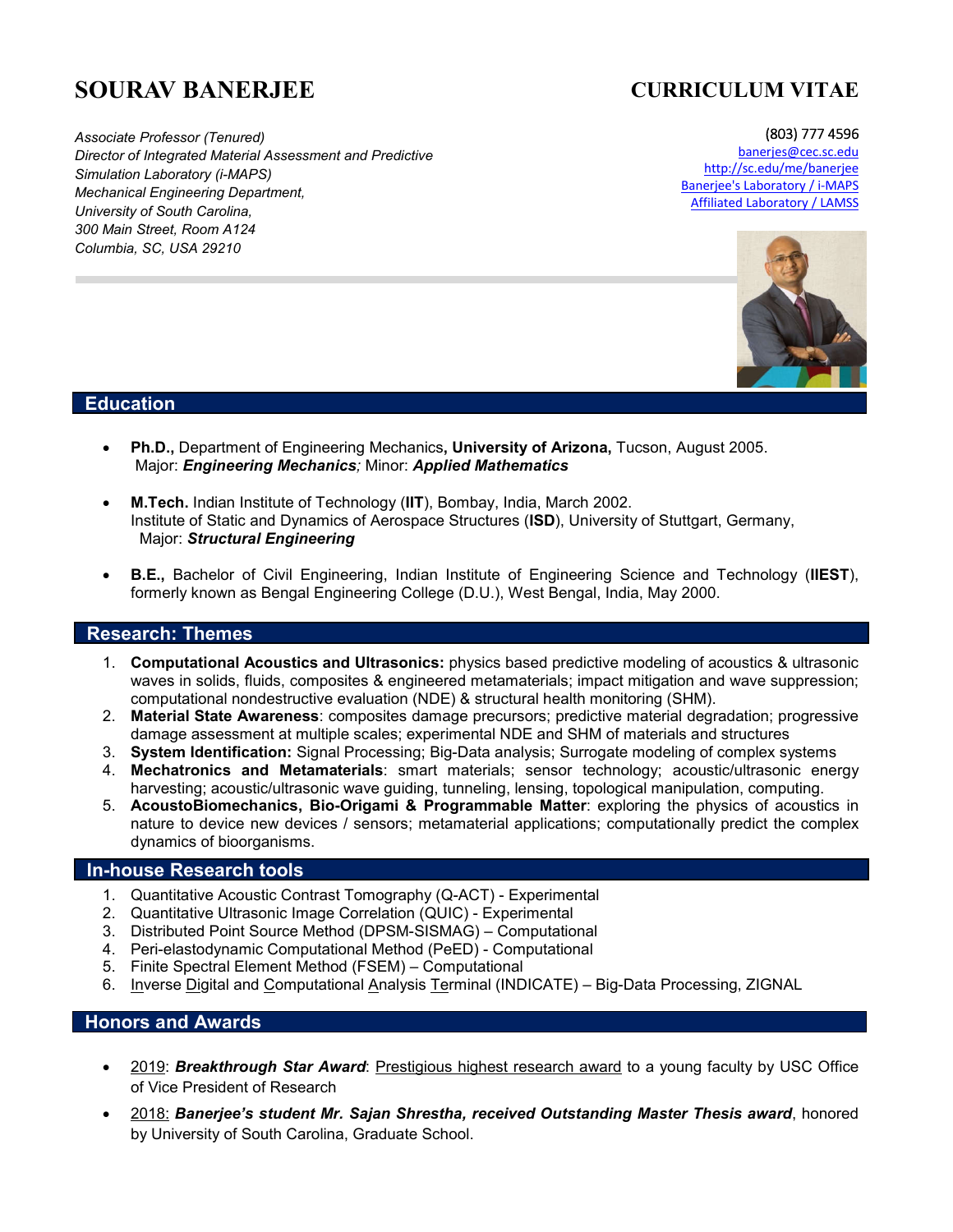- 2018: *Invited Author*: Advanced Composite Program Handbook on NDE of Composite, NASA
- 2018: *Invited Guest Lecture*: R&D division, TATA Steel, Jamshedpur, India, Jan 9th 2018.
- 2017: *Michael J. Mungo Teaching Award*: Prestigious highest teaching award at University of South Carolina, by the Office of Provost, University of South Carolina, May 2017. An Article on Dr. Banerjee
- 2016: **Editorial Board Member: Scientific Reports** published by Nature Publishing Group. Since 2016
- 2016: **Invited Speaker**: IEEE CMMI conference at Jadavpur University, Kolkata 700047
- 2015: **ASPIRE** Award grant by the Office of Vice President of Research, University of South Carolina
- 2014: **Invited Guest Lecturer**: Industry workshop on SHM of Composites at Skolkovo technological Institute (Skoltech), Moscow, Russia, Dec 8<sup>th</sup> – Dec 12<sup>th</sup>
- 2014: **Invited Speaker**: 29th American Society of Composites, Annual Technical Conference, University of California, San Diego, Special Session on NDE and SHM of Composites
- 2013: Who is Who in America
- 2012: **Invited Speaker**: 164th ASA Meeting, Kansas City, Missouri, USA, Special Session 2pSA
- 2010: **Achenbach Medal** to recognize the outstanding contribution as a young researcher in the field of structural health monitoring, Sponsored by Embraer, Given in IWSHM 2011
- 2008: **Professional Engineers** (PE) License, Since 2008
- 2007: **Invited speaker** Sponsored by NSF to present contemporary research in "World Forum on Smart Materials and Smart Structures Technology", Chonjqing & Nanjing, China"
- 2007: Invited as a leading author to write a technical article on contemporary research in "Industrial Sensing and Measurement" column of Optical Engineering Magazine, SPIE Newsroom
- 2006: Honored as a **Technical Expert**, by Department of Engineering Mechanics, University of Arizona, Tucson.
- 2004: Visiting research scholar to IIT Bombay, Awarded by University of Arizona, National Science Foundation (NSF)
- 2002: *National Award for one of the best M.Tech Thesis*, Honored by Indian Society of Technical Education (ISTE)
- 2002: *Jaya Seetha Ranjani Harihar Subramani Award*, for being outstanding graduate student. Honored by Indian Institute of Technology (IIT) Bombay
- 2001: **DAAD Scholar**, Honored by German Academic Exchange Program Service, Germany

| Year - Year  | <b>Institution</b>                      | <b>Position</b>                     |
|--------------|-----------------------------------------|-------------------------------------|
| 2018-present | University of South Carolina            | <b>Associate Professor</b>          |
| 2012-2017    | University of South Carolina            | <b>Assistant Professor</b>          |
| 2009-2011    | Acellent Technologies Inc.              | Director of Product Development     |
| 2008-2009    | Acellent Technologies Inc.              | Senior Project Engineer             |
| 2008-2008    | Arizona State University                | <b>Research Assistant Professor</b> |
| 2005-2008    | University of Arizona                   | <b>Technical Expert (Part time)</b> |
| 2006-2007    | <b>Consulting Engineers Corporation</b> | Project Engineer, Structure         |
| 2005-2006    | AMEC, Earth and Environment             | Staff Professional, NDE Engineer    |

# **Positions and Employments**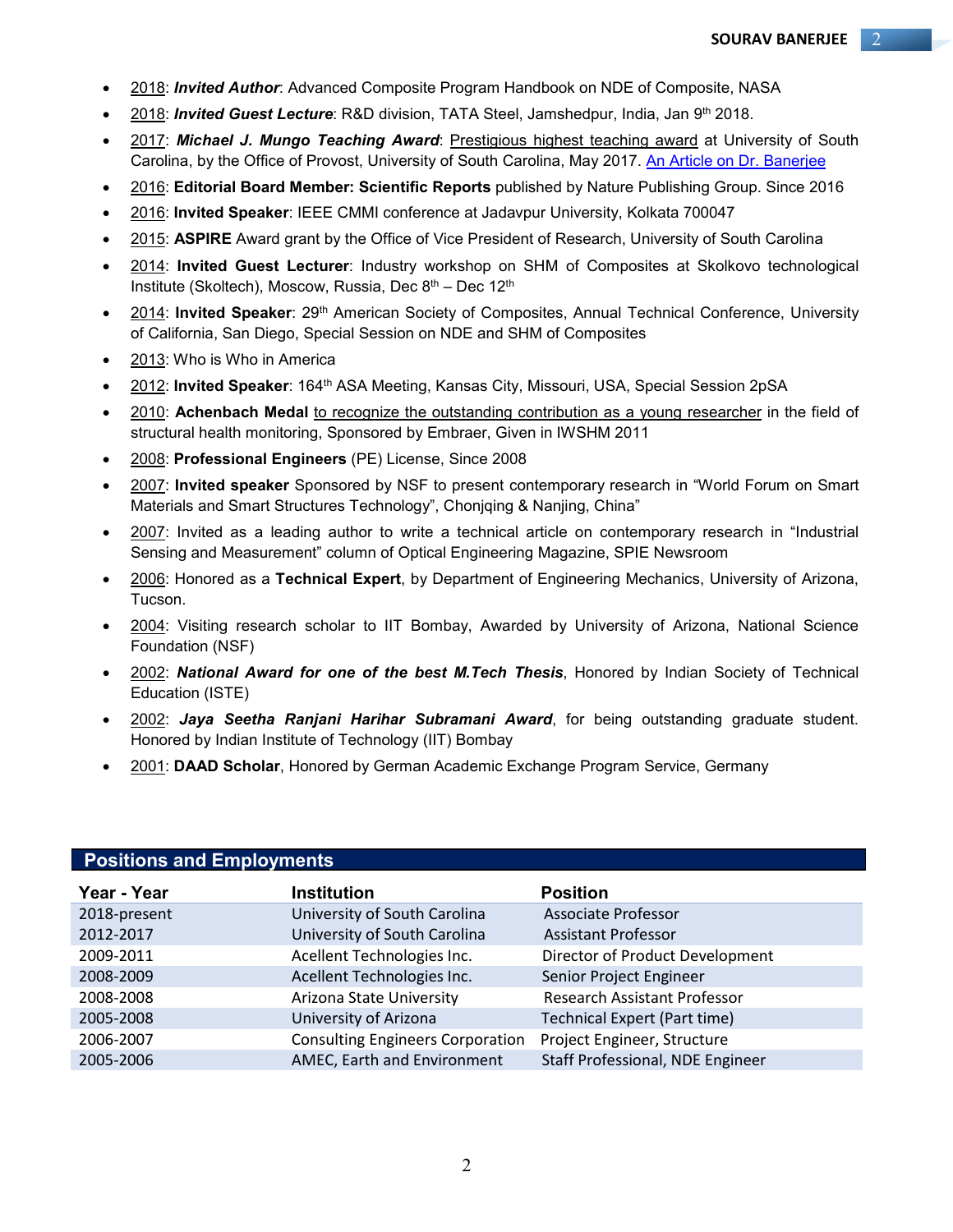| <b>Awards and Funding - Present to old</b>                                                         |                                                                                                                                                                                                                                                    |                                                                      |                        |  |
|----------------------------------------------------------------------------------------------------|----------------------------------------------------------------------------------------------------------------------------------------------------------------------------------------------------------------------------------------------------|----------------------------------------------------------------------|------------------------|--|
| <b>Sponsor</b>                                                                                     | <b>Project Title</b>                                                                                                                                                                                                                               | <b>Role</b>                                                          | Years<br><b>Funded</b> |  |
| <b>NASA ACP</b>                                                                                    | Composite bond line Inspection through Ultrasonics and Bond Quality<br>Index                                                                                                                                                                       | PI of the Task 7<br>/ Co-PI-TC21                                     | 2017-2020              |  |
| <b>USDA</b>                                                                                        | TOXIMAP: Computational Framework for Prediction of Geographical and<br>Temporal<br>Incidence of Mycotoxins in US Crop Fields                                                                                                                       | Co-PI                                                                | 2017-2020              |  |
| NRCS,<br>UDSA*<br>USDA<br>U.S. Department of Agriculture<br>Natural Resources Conservation Service | Demonstration of model using cover crops to improve soil health and<br>reduce crop stress and aflatoxin contamination                                                                                                                              | Co-PI                                                                | 2016-2018              |  |
| NASA,<br>LaRC*                                                                                     | Multiscale Computational Non-destructive Evaluation (NDE) for Composites                                                                                                                                                                           | PI                                                                   | 2015-2018              |  |
| <b>Boeing Co.*</b><br><i>BOEING</i>                                                                | Nondestructive evaluation of Composite<br>Project 1: Energy Harvesting using Acoustoelastic Metamaterials<br>Project 3: Physics based model of wave composite interaction<br>Project 4: Angle beam ultrasonic for wrinkle inspection in composites | <b>Bucket Co-</b><br>director<br><b>PI</b><br><b>PI</b><br><b>PI</b> | 2016-2019              |  |
| <b>ARL SBIR Phase I</b><br><b>A</b> ACCLLENT                                                       | Explaining to Damage State in Composites at Multiple Length Scale using<br>Quantitative Ultrasonic and SEM                                                                                                                                         | PI                                                                   | 2015-2016              |  |
| <b>ASPIRE I, USC*</b>                                                                              | "Is it possible to Quantify the Growth of Entropy due to Material Damage?"                                                                                                                                                                         | PI                                                                   | 2015-2016              |  |
| <b>NASA</b><br><b>SC SGC</b><br>Office*<br>South Carolina<br>Space Grant<br><b>Consortium</b>      | "A novel computational method for nondestructive evaluation of space<br>composite" (Palmetto Academy Program)                                                                                                                                      | PI                                                                   | 2015                   |  |
| <b>SPARC program</b><br>USC/VPR*                                                                   | Graduate Research: "Autonomous energy scavenging from low frequency<br>ambient noise using Acoustoelastic Metamaterials (AEMM)"                                                                                                                    | PI                                                                   | 2015-2016              |  |
| <b>Magellan USC*</b>                                                                               | UG Research: "Development of broad band mechanical energy harvester<br>using cochlea mechanics"                                                                                                                                                    | Mentor                                                               | 2015                   |  |
| NCI/NIH <sup>*</sup><br>CENTER FOR<br>OLON CANCER RESEARCH                                         | "Center for Colon Cancer Research: Mechanical landscaping of a colon<br>tissue with customized gut microflora (pilot project)"                                                                                                                     | Co-PI                                                                | 2014-2015              |  |
| <b>ASPIRE II, USC*</b>                                                                             | "Uncertainty quantification driven multi-scale model development for                                                                                                                                                                               | Co-PI                                                                | 2014-2015              |  |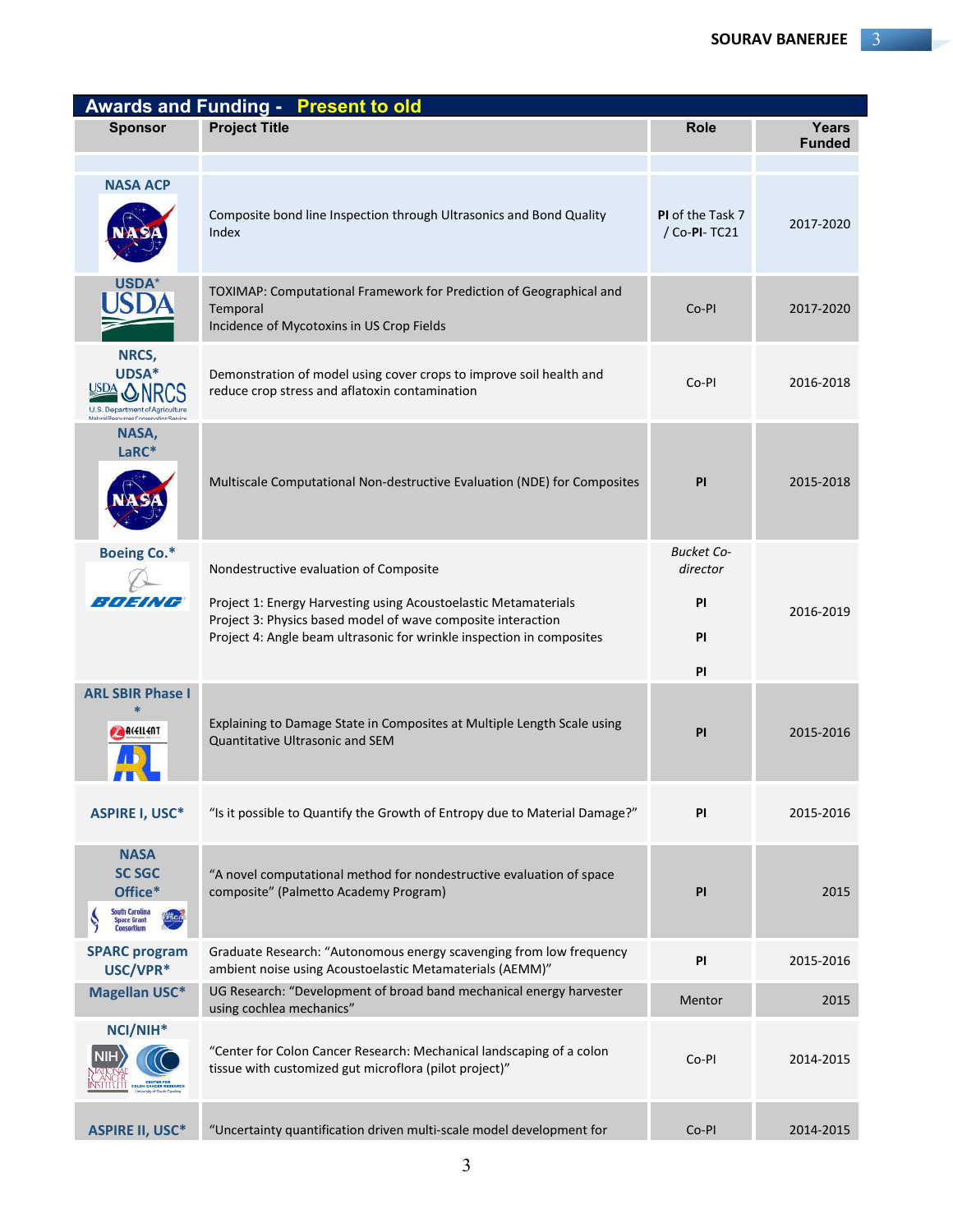|                                                                                          | aflatoxin prediction"                                                                                                                                                       |                                    |           |
|------------------------------------------------------------------------------------------|-----------------------------------------------------------------------------------------------------------------------------------------------------------------------------|------------------------------------|-----------|
| SkolTech,<br>Russia*<br>Skoltech<br>Institute of Science and                             | Advanced Structures, Processes and Engineered Materials (ASPEM),<br>Project 1.2: Predictive Multi-scale Quantification of Precursor to Damage<br><b>State in Composites</b> | Co-PI<br>PI for the<br>Project 1.2 | 2014-2015 |
| <b>AFOSR</b>                                                                             | Development of CSLAN for real time monitoring of F-15 aircraft<br>components                                                                                                | PI                                 | 2009-2010 |
| <b>AFOSR</b>                                                                             | Development of CSLAN for real time monitoring of F-15 aircraft<br>components: Phase II                                                                                      | PI                                 | 2010-2012 |
| <b>ONR</b>                                                                               | Development of SMART HULL system for Naval Structures                                                                                                                       | <b>PI</b>                          | 2011-2011 |
| EADS,<br><b>Germany</b><br><b>EMBRAER</b>                                                | Development of on-board SHM system for full-composite Unmanned Air<br>Vehicles                                                                                              | PI                                 | 2010-2011 |
| <b>AIRBUS</b><br><b>AIRBUS</b>                                                           | Development of predictive model to classify disbond and delamination in<br><b>Composite Structures</b>                                                                      | Co-PI                              | 2010-2011 |
| <b>Thales Alenia,</b><br><b>Italy</b><br><b>ThalesA</b><br>space                         | Structural Health Monitoring System for Composite Propellant Tank used in<br>space applications                                                                             | PI                                 | 2010      |
| NIST<br>al Institute o<br><b>Standards and Technology</b><br>U.S. Department of Commerce | Development of SCANSn System for Infrastructure health management.<br>PI: Dr. Shawn Beard                                                                                   | Co-PI                              | 2008-2012 |

# **Professional Services for Broader Scientific Community**

### *Professional Societies*

- Serving as a Secretary, and Executive Committee member of the NDE division of ASME
- Serving as a Chair of the Ultrasonic Technical Committee (TC) of the NDE division of ASME.
- Serving as a member, SHM of Aerospace Structures TC of SMASIS, ASME
- Member, The American Society of Mechanical Engineers (ASME)

### *Conferences*

- **Symposium Organizer**, Conference wide Symposium on NDE, ASME IMECE **2019**, Salt Lake City, UT
- **Symposium Organizer**, Conference wide Symposium on NDE, ASME IMECE **2018**, Pittsburg, PA
- **Track Organizer**, Track 17- NDE, Diagnosis and Prognosis, ASME IMECE **2017**, Tampa, FL
- **Track Organizer**, Track 17- NDE, Diagnosis and Prognosis, ASME IMECE **2016**, Phoenix, AZ
- **Topic Organizer**, Track 2, Topic 17, Ultrasonic Manufacturing, ASME IMECE, 2015, Huston, TX
- **Committee Member**, Session Chair, SPIE NDE & Smart Structure Conference, **2008-2016**
- **Session Organizer and Chair**, 51<sup>st</sup> Society of Engineering Science (SES) Meeting, Purdue, 2014
- **Session Organizer and Chair**, Special Session: Precursor to damage quantification, IWSHM **2013**.
- **Session Organizer and Chair**, 50<sup>st</sup> Society of Engineering Science (SES) Meeting, Brown, 2013
- **Session Chair**, ASME SMASIS, **2011**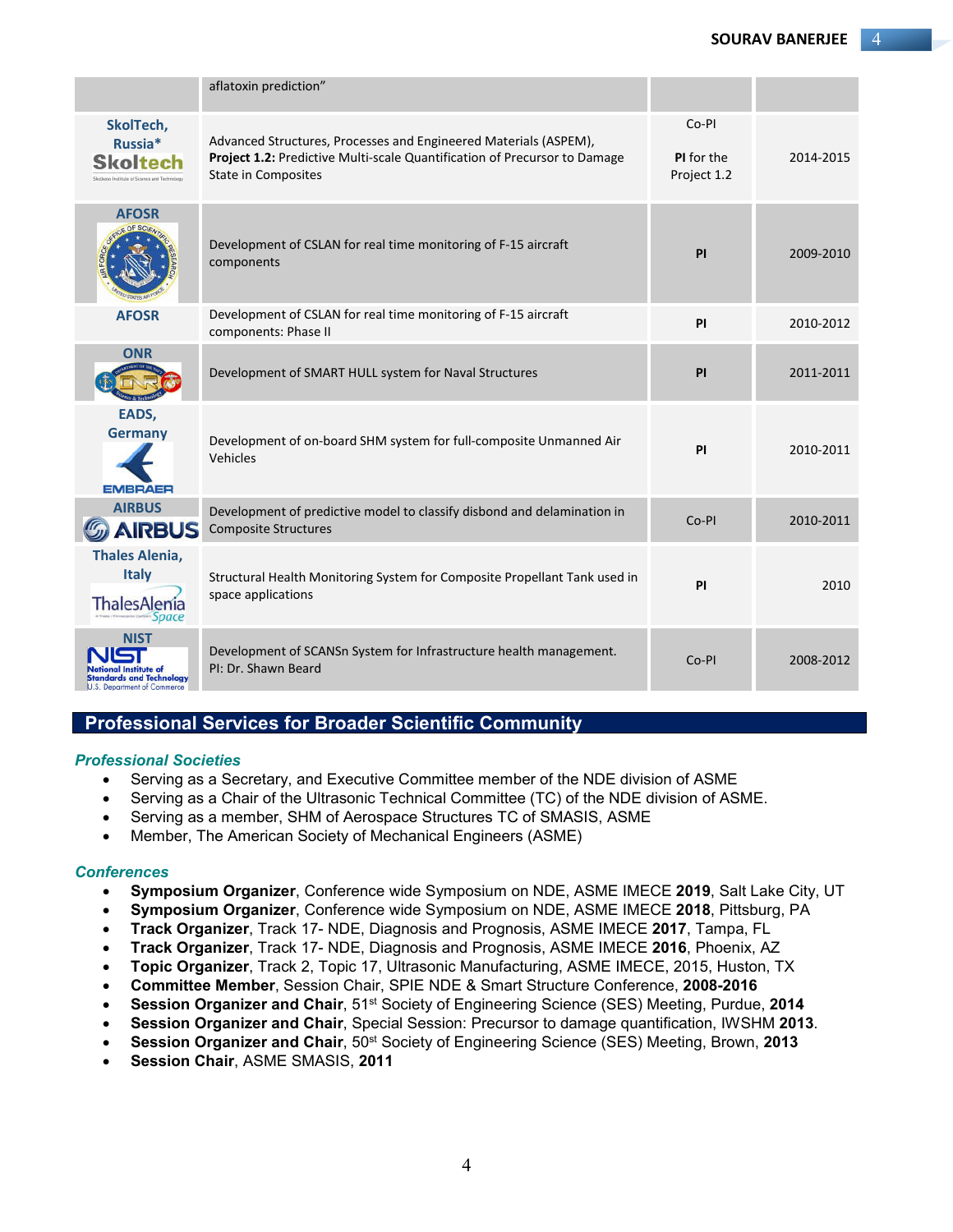#### *Journals and Publishers*

- **Editorial Board Member**, Scientific Reports, Nature Publishing Group, 2016-present
- **Editorial Board Member**, International Aeronautics Journal
- **Editorial Board Member**, International Journal of Aeronautics and Aerospace Engineering
- **Book Reviewer**: Springer, CRC Press, Cambridge University Press,
- **Reviewer** to more than **~52** National and International Journals including Nature publishing Group

**Patents Approved / Pending / Disclosed**

- P1. **Banerjee**, S., Qing, X., Beard, S., Chang, F., "*Method and Apparatus for Estimating Damage in a Structure*", US Patent No. 8521444, Approved on August 2013.
- P2. **Banerjee**, S., Chnada, A., "*Quantitative Acoustic Contrast Tomography (Q-ACT) for studying fungal growth and toxicity*", Patent No. 9670522, Approved on June 6, 2017.
- P3. **Banerjee**, S., Ahmed, R., "*Power Optimization for a Unit Cell Metamaterial Energy Harvester* ", Patent Application No. USC# 575 (1281)

**Books / Chapters Published / In Press / Writing <b>Published / In Press / Writing** 

- B1. **Banerjee,** S., Leckey, C., A Handbook of Computational Nondestructive Evaluation, CRC Press Taylor and Francis Group, Approved, Contract signed.
- B2. **Banerjee,** S., Patra S., Chapter 15 Multiscale Quantification of Damage Precursors, Nonlinear Acoustic Techniques for Nondestructive Evaluation**,** Acoustical Society of America. ISBN 978-3-319-94474-6, 2018
- B3. **Banerjee,** S., Shrestha, S., "Numerical Modeling of Wave Propagation in Composites", Structural Health Monitoring for Advanced Composite Structures, World Scientific. ISBN 978-1-78634-392-5, 2018
- B4. **Banerjee**, S., Kundu, T., Chapter 4 "Advanced Application of Distributed Point Source Method Ultrasonic Field Modeling in Solid media". Ed. T. Kundu and D. Placko, *John & Willey Publication,* Hoboken, New Jersey, USA, ISBN: 978-0-471-73314-0 (Lib. CAT# TA347.D57P585)*,* 2007.

**Magazine Articles Published / In Press / Writing 2018** 

M1.**Banerjee**, S., Kundu, T., "Modeling of Ultrasonic Wave-scattering by Internal Anomalies for NDE/SHM Application.", Column - Industrial Sensing and Measurement, SPIE News Room, Optical Engineering Magazine **(2007)**.

**Journal Publications Publications Published / In Press / Accepted / Submitted** 

### **2019**

- J1. Tavaf, V., **Banerjee**, S., Quantification of degraded constitutive coefficients of composites in the presence of distributed defects, *Journal of Composite Materials*, (Accepted)
- J2. Indaleeb, M.M., **Banerjee**, S., Hossain A., Saadatzi, MS., Ahmed, R., Deaf band based engineered Dirac cone in a periodic acoustic metamaterial: A numerical and experimental study, *Physical Review B*, Vol. **99**, 024311; https://doi.org/10.1103/PhysRevB.99.024311.
- J3. Patra, S., Hossain A., Saadatzi, MS., **Banerjee**, S., Evidence of dissipative and growing nonlinearity in Lamb waves due to respective stress-relaxation and material degradation in composites, *Ultrasonics*, (Accepted).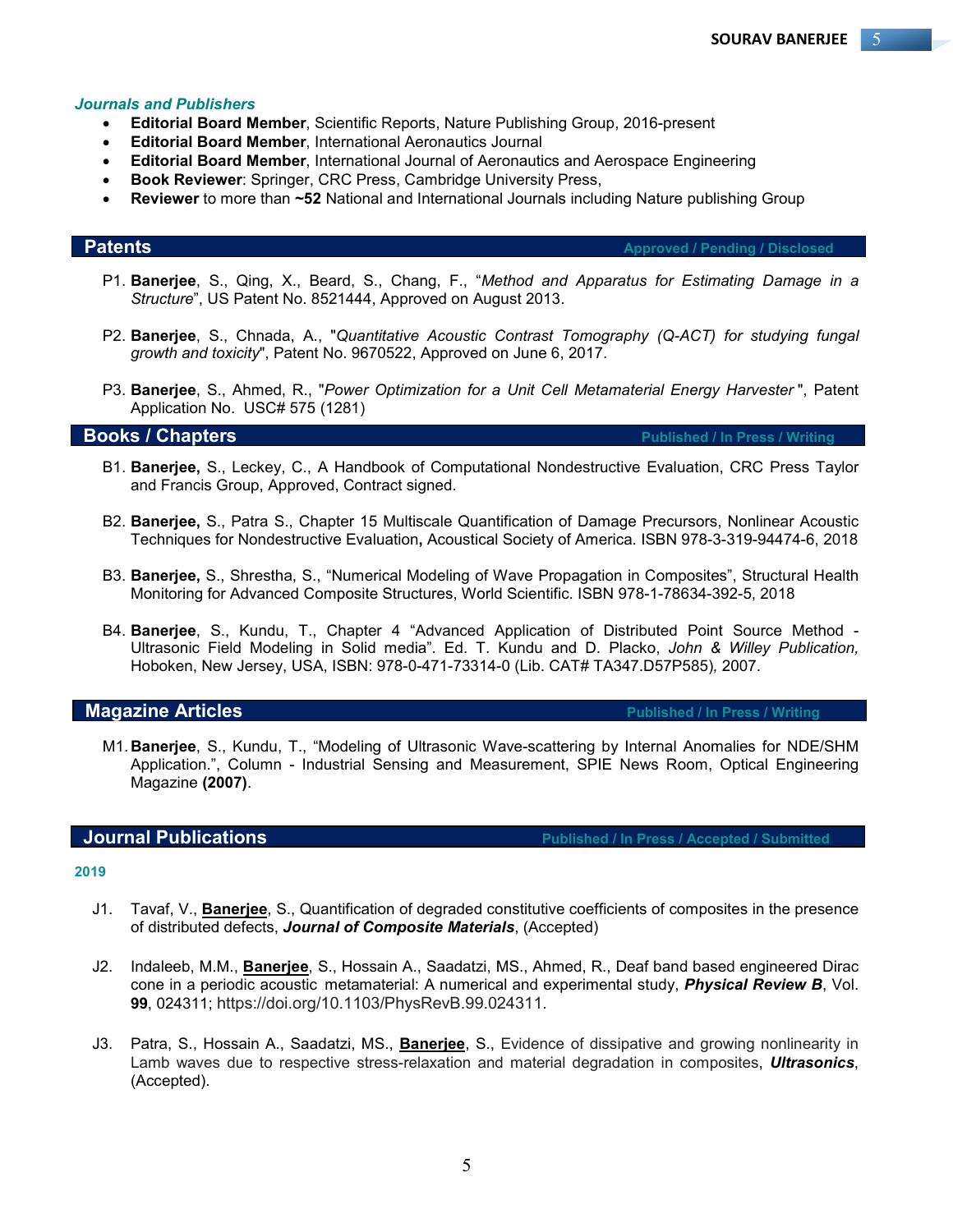#### **2018**

- J4. Hossain A., Indaleeb M.M., Ahmed, R., **Banerjee**, S., Multifunction acoustic modulation by a multi-mode acoustic metamaterial architecture, *Journal of Physics Communication*, Vol 2 (11), pp. 115001.
- J5. Tavaf, V., Saadatzi, MS, Shrestha, S., **Banerjee**, S., Quantification of Material Degradation and its behavior of Elastodynamic Green's function for Computational Wave Field Modeling in Composites, *Materialstoday Communications*, Vol. 17, pp. 402-412.
- J6. Habib, A., Shelke, A., Amjad, U., Pietsch, U., **Banerjee**, S., Nonlocal Damage Mechanics for Quantification of Health for Piezoelectric Sensor, **Applied Sciences**, Vol. 8(9), pp. 1683.
- J7. Saadatzi, MS., Saadatzi, Mir, F., Saadatzi, M. N., **Banerjee**, S., Modeling and Fabrication of a Multi-axial Piezoelectric Energy Harvester based on a Metamaterial-inspired Structure, *IEEE Sensors Journal*, Vol 18, No. 22, pp. 9410-9419.
- J8. Saadatzi, MS., Saadatzi, M. N., Tavaf, V., **Banerjee**, S., AEVE 3D Acousto-Electrodynamic 3Dimensional Vibration Exciter for Engineering Testing, *IEEE/ASME Transactions on Mechatronics*, Vol. 23, No. 4, pp. 1897-1906.
- J9. Mir. F., Saadatzi, MS., Ahmed, R., **Banerjee**, S., (2018) Acoustoelastic Metawall Noise Barriers for Industrial Application with Simultaneous Energy Harvesting Capability, *Applied Acoustics*, Vol 139, pp.282-292.
- J10. Shrestha, S., Ahmed, R., **Banerjee**, S., (2018) Virtual Nondestructive Evaluation of Anisotropic Plates Using Symmetry Informed Sequential Mapping of Anisotropic Green's function (SISMAG), *Ultrasonics,*  Vol 88, pp 53-61.
- J11. Ahmed, R., **Banerjee**, S., (2018) An Articulated Predictive Model for Fluid-free Artificial Basilar Membrane as Broadband Frequency Sensor, *Mechanical Systems and Signal Processing*, Vol. 100, pp. 766-781.
- J12. Patra, S., Ahmed, H., **Banerjee**, S., (2018) Peri-Elastodynamic Simulations of Guided Ultrasonic Waves in Plate-Like Structure with Surface Mounted PZT, *Sensors*, Vol. 18, No. 274, pp. 1-16.

#### **2017**

- J13. Patra, S., **Banerjee**, S., (2017), Material State Awareness for Composites Part II: Precursor Damage Analysis and Quantification of Degraded Material Properties Using Quantitative Ultrasonic Image Correlation (QUIC), **Materials**, Vol. 10(12), pp. 1444
- J14. Patra, S., **Banerjee**, S., (2017), Material State Awareness for Composites Part I: Precursor Damage Analysis Using Ultrasonic Guided Coda Wave Interferometry (CWI), **Materials**, Vol. 10(12), pp. 1436.
- J15. Ahmed, R., Mir, F., **Banerjee**, S., A Review on Energy Harvesting Approaches for Renewable Energies from Ambient Vibrations & Acoustic Waves using Piezoelectricity, *Smart Materials and Structures*, Vol 26, Number 8, (27pp).
- J16. Chijioke, A., Mir, F., **Banerjee**, S., Modified 'Zener' Theory to accurately predict Impact Force History for Soft Impactors employing Spiral Sensing, *Experimental mechanics*, 57:1435-1444.

#### **2016**

J17. Ahmed, R., **Banerjee**, S., A Sub-Wavelength Scale Acoustoelastic Sonic Crystal for Harvesting Energies at very Low Frequencies (<~1 KHz) using Controlled Geometric Configurations, *Journal of Intelligent Material Systems and Structures*, Vol. 28(3), pp. 381-391.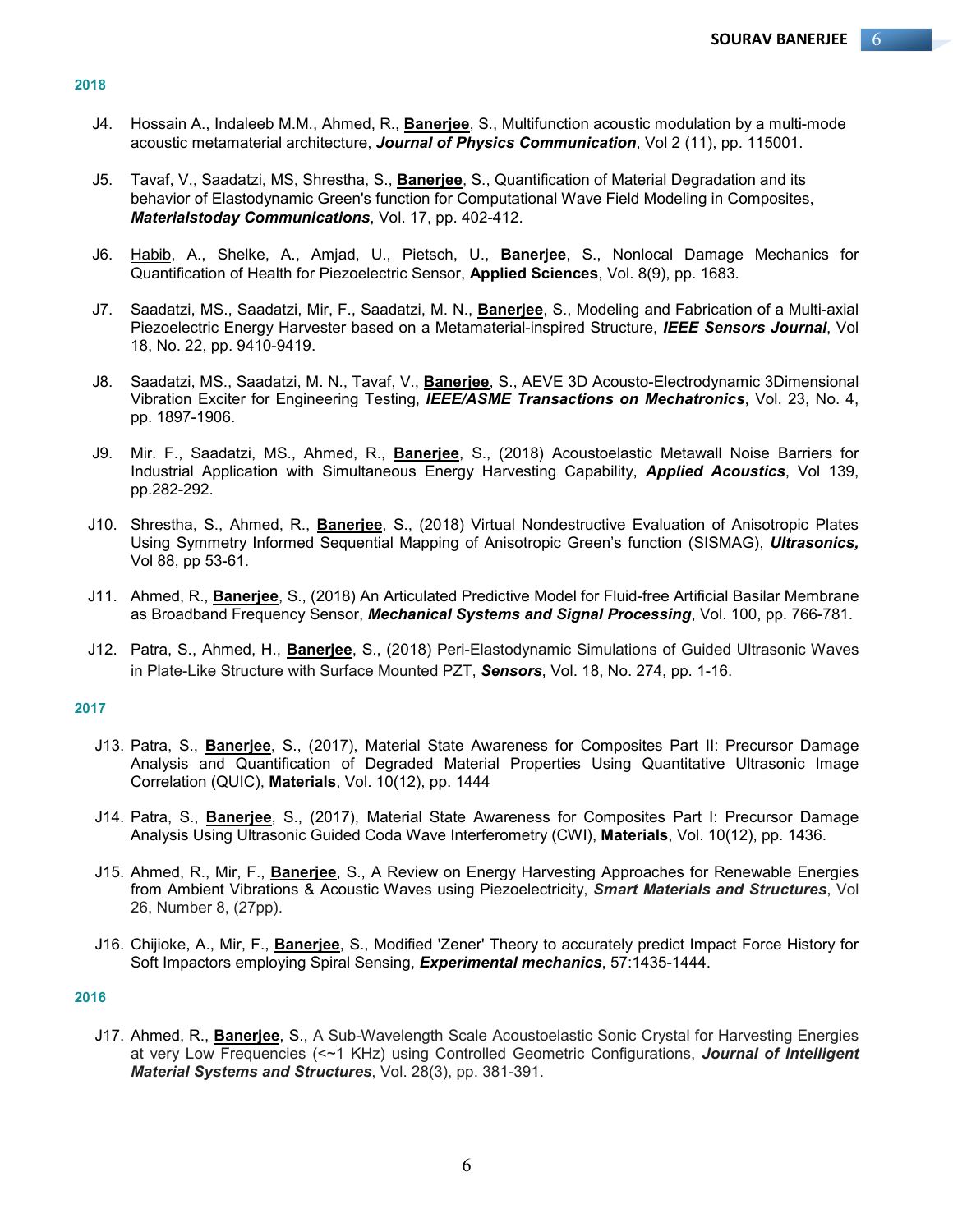- J18. Lin, X., Terejanu, G., Shrestha, S., **Banerjee**, S., Chanda, A., (2016) Bayesian Model Selection Framework for Identifying Growth Patterns in Filamentous Fungi, *Journal of Theoretical Biology*, Vol. 398, pp. 85-95.
- J19. Rima, R., Chijioke, A., Chakraborty, P., **Banerjee**, S., Spiral Sensing & Probability Map of Impact (PMOI) for Impact characterization, *International Journal of Modern Engineering*, Vol. 16 (1), pp. 56-68.

#### **2015**

- J20. Patra, S., **Banerjee**, S., Terejanu, G., Chanda, A., (2015), Subsurface pressure profiling: a novel mathematical paradigm for computing colony pressures on substrate during fungal infections, *Scientific Reports,* **5**, 12928, (2015).
- J21. Shelke, A., **Banerjee**, S., Zhenhua, T., Yu, L., (2015) "Predictive Design of Spiral Lamb Waveguide for Spatial Filtration of Frequencies in a Confined Space". *Journal of Experimental Mechanics*, Springer, 55:1199-1209.
- J22. Dongyu X, Cheng, X., **Banerjee**, S., Huang, S., (2015), Dielectric and electromechanical properties of modified cement/polymer based 1-3 connectivity piezoelectric composites containing inorganic fillers, *Composites Science and Technology*, Vol. 114, pp. 72-78.
- J23. Habib, A., Vogel, M., Shelke, A., Brand, S., Jiang, X., Kundu, T., Pietsch, U., **Banerjee**, S., (2015) Quantitative Ultrasonic Characterization of c-axis oriented polycrystalline AlN thin film for smart device application, *Acta Austica*, *European Acoustic Association, Vol 101 (4),* DOI: 10.3813/AAA.918863.
- J24. Dongyu, X., Cheng, X, **Banerjee**, S, Wang, L, Huang, S, (2015), "Dielectric, piezoelectric and damping properties of novel 2-2 piezoelectric composites", *Smart Materials and Structures,* **24,** 025003 (8pp), 2015, doi: 10.1088/0964-1726/24/2/025003.
- J25. Dongyu, X., **Banerjee**, S, Wang, Y, Huang, S, Cheng, X., (2015), "Temperature and loading effects of embedded smart piezoelectric sensor for health monitoring of concrete structures", *Construction and Building Materials***, 76**, pp. 187-193.

### **2014**

- J26. Dongyu, X., Cheng, X, **Banerjee**, Huang, S, (2014), "Design fabrication and properties of 2-2 connectivity cement/polymer based piezoelectric composites with varied piezoelectric phase distribution", *AIP Journal of Applied Physics,* **116**, 244103.1-7.
- J27. Ahmed, R., **Banerjee**, S., (2014), "Low Frequency Energy scavenging using sub-wave length scale acousto-elastic metamaterial", *AIP Advances* **4**, 117114 (2014).
- J28. **Banerjee**, S., Gummadidala, P. M., Rima R. A., Ahmed, R. U., Kenne, G. J., Mitra, C., Gomaa, O. M., Hill, J., McFadden, S., Banaszek, N., Fayad, R., Terejanu, G., Chanda, A., (2014), "Quantitative acoustic contrast tomography reveals unique multiscale physical fluctuations during aflatoxin synthesis in *Aspergillus parasiticus*"**,** *Fungal Genetics and Biology*, Oct 10. pii: S1087-1845(14)00189-3. doi: 10.1016/j.fgb.2014.10.006.
- J29. Ahmed, R., **Banerjee**, S, (2014), "Predictive Electromechanical Model for Energy Scavengers using Patterned Piezoelectric Layers", *ASCE Journal of Engineering Mechanics,* 10.1061/(ASCE) EM.1943- 7889.0000829, 04014113**.**
- J30. **Banerjee**, S., Terejanu, G., Chanda, A, (2014), 'Uncertainty Quantification driven Predictive multi-scale model for synthesis of mycotoxin ', *Computational Biology and Bioinformatics*, Vol. 2,1, pp. 7-12, doi: 110.11648/j.cbb.20140201.12.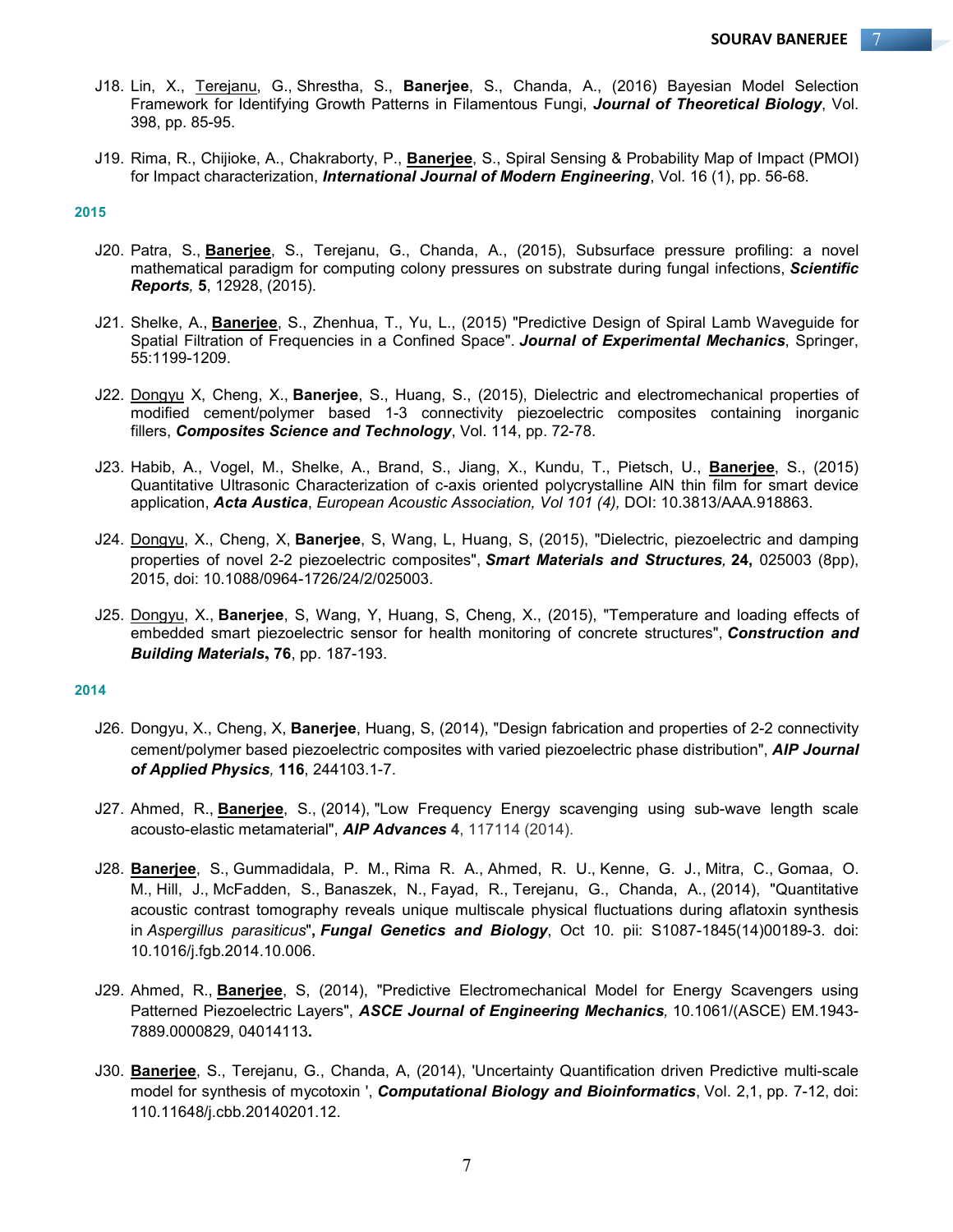J31. **Banerjee**, S., Ahmed, R., (2014), 'Phonon Confinement using Spirally Designed Elastic Resonators in Discrete Continuum', *International Journal of Material Science and Application*, ISSN: 2327-2635, Vol. 3,1, pp. 6-13, doi: 10.11648/j.ijmsa.20140301.12

### **2013**

- J32. Yadav, S., **Banerjee**, S., Kundu, T., (2013) "On sequencing feature extraction tools for online damage characterization", *Journal of Intelligent Materials Systems and Structures*, Vol. 24 (4), pp. 473-483.
- J33. **Banerjee**, S., Ahmed, R., (2013),"Precursor/Incubation of Multi-scale Damage State Quantification in Engineered Materials: Using Hybrid Microcontinuum Field Theory and High Frequency Ultrasonic", *IEEE Transaction of Ultrasonics, Ferroelectrics and Frequency Control*, Vol. 60. No. 6, pp. 1141-1151.
- J34. Ahmed, R., **Banerjee**, S., (2013) 'Wave Propagation in Metamaterials using Multi-scale Resonators by creating Local Anisotropy', *International Journal of Modern Engineering*, Vol. 13, No. 2, pp. 51-59.
- J35. Shelke, A., **Banerjee**, S., Habib, A., Rahani, E. K., Ahmed, R., Kundu, T., (2013), 'Wave Guiding and Wave Modulation using Phononic Crystal Defects' *Journal of Intelligent Materials Systems and Structures,*.2014, Vol. 25 (13), pp. 1541-1552. DOI: 10.1177/1045389X13507344.

#### **2011**

- J36. Shelke, A., **Banerjee**, S., Kundu, T., Amjad, U., Grill, W., (2011) 'Multi Scale Damage State Estimation in Composites Using Nonlocal Kernel: An Experimental Validation', *International Journal of Solids and Structures*, Volume 48, Issues 7-8, April 2011, Pages 1219-1228
- J37. **Banerjee**, S (2011), "Electromechanical Model for a plate type energy harvester using coupled strain rate damping mechanism", *JP Journal of Solids and Structures, Volume 5, Issue 2, Pages 75-105.*

### **2009**

- J38. **Banerjee, S.,** Qing, X. P., Beard, S., Chang, F. K., (2009) "Prediction of Progressive Damage States at the Hot Spots using Statistical Estimation", *Journal of Intelligent Materials Systems and Structures, Vol 21 (6), pp.595-605*
- J39. **Banerjee**, S., (2009) **"**Estimation of Damage Sate in Materials using Nonlocal Perturbation: Application to Active Health Monitoring", *Journal of Intelligent Materials Systems and Structures, Vol. 20, No. 10, pp. 1221-1232.*
- J40. **Banerjee,** S., (2009) **"**Effect of intrinsic length scale and multi-scale information migration for calculating elastodynamic Green's function using nonlocal theory", *JP Journal of Solids and Structures, Vol. 3 (1), pp. 43-69.*
- J41. Qing, X.P., Beard, S., Shen S.B., **Banerjee,** S., Bradley, I., Salama, M.M., Chang, F.K., (2009) Development of Real-Time Active Pipeline Integrity Detection System, *Smart Materials and Structures, Vol. 18, 115010 (10pp).*
- J42. Dao, C. M., Das, S**., Banerjee**, S., Kundu. T. (2009),"Wave Propagation in a fluid wedge over a solid half space – Mesh free analysis with experimental verification" *International Journal of Solids and Structures, Vol. 46, Issue 11-12., pp. 2486-2492.*
- J43. **Banerjee**, S., Das, S., Kundu, T., Placko, D., (2009) "Controlled Space Radiation Concept for Mesh-Free Semi-Analytical Technique to Model Wave Fields in Complex Geometries", *Ultrasonics,* Vol. 49(8), pp. 615-622, 2009*.*
- J44. Ahmad, R., **Banerjee**, S., Kundu, T., (2009) "Pipe Wall Damage Detection in Buried Pips Using Guided Waves" *ASME Journal of Pressure Vessel Technology, Vol. 131, No. 1 / 011501-1-011501-10.*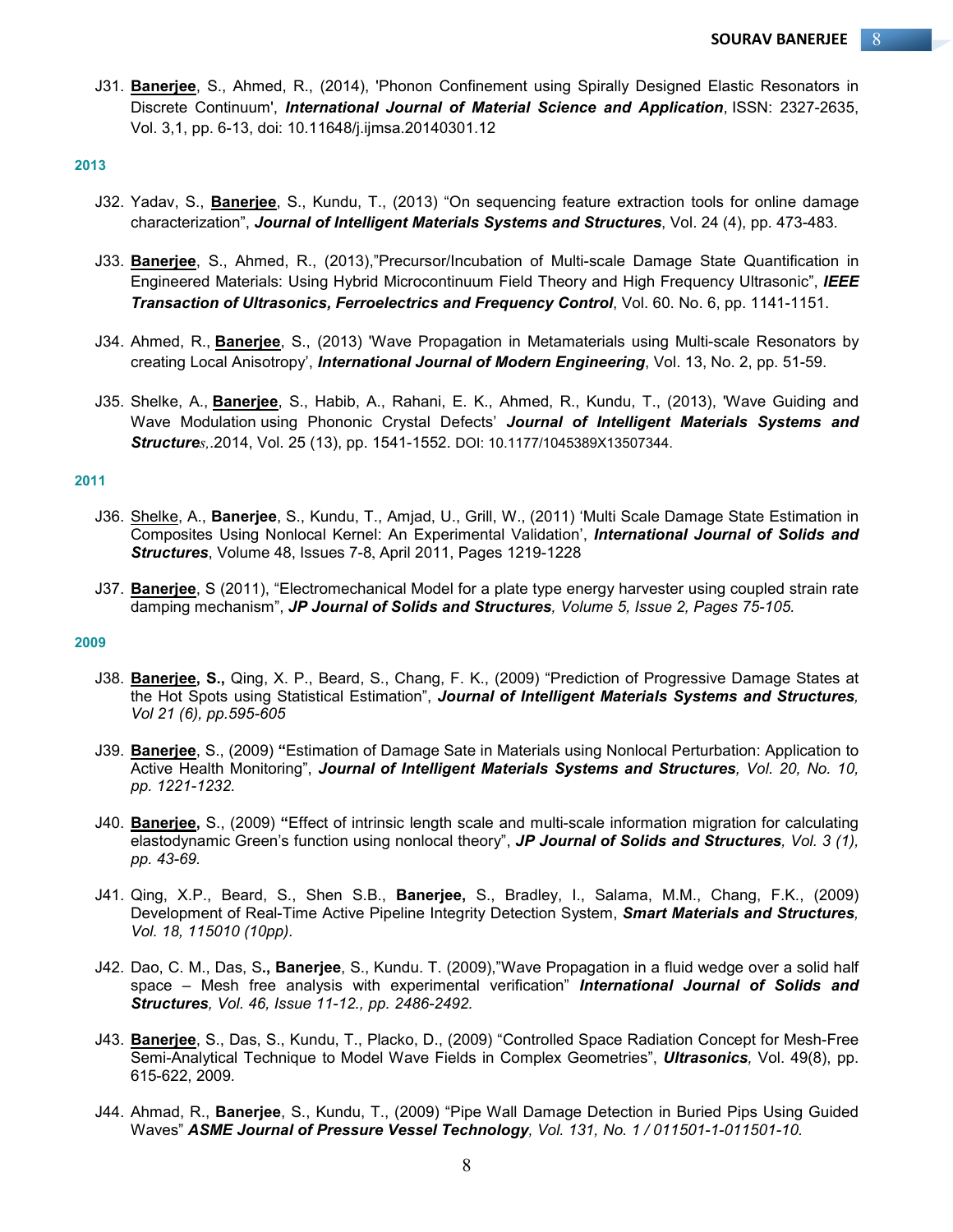- J45. Das, S**., Banerjee,** S., Kundu, T., (2008) "Elastic Wave Scattering in Solid Half Space with a Circular Cylindrical Hole Using Distributed Point Source Method" *International Journal of Solids and Structures, Vol. 45,* pp*. 4498-4508.*
- J46. **Banerjee**, S., Kundu, T., (2008). "Elastic Wave Field Computation in Multilayered Non-Planar Solid Structures: A Mesh-free Semi-Analytical Approach", *Journal of Acoustical Society of America, Vol. 123 (3),* pp*. 1371-1382.*
- J47. **Banerjee**, S., Kundu, T., (2008). "Semi-Analytical Modeling of Ultrasonic Fields in Solids with Internal Anomalies Immersed in a Fluid", *Wave Motion Vol. 45, Issue 5*, *April 2008*, *Pages 581-595.*

#### **2007**

- J48. Das, S., Dao, C.M., **Banerjee**, S., Kundu, T., (2007) "Interaction between Bounded Acoustic Beams and Corrugated Plates", *IEEE Transaction of Ultrasonics, Ferroelectrics and Frequency Control, Vol. 54, Number 9, pp. 1860-1872.*
- J49. **Banerjee**, S., Kundu, T., (2007). "DPSM Technique for Ultrasonic Field Modelling Near Fluid-Solid Interface", *Ultrasonics, Vol. 46* (3), pp. *235-250*.
- J50. **Banerjee**, S., Kundu, T., (2007). "Ultrasonic Field Modeling in Plates Immersed in Fluids", *International Journal of Solids and Structures*. *Vol. 44, Issues 18-19*, *September 2007*, *Pages 6013-6029.*
- J51. **Banerjee**, S., Kundu, T., (2007). "Scattering of Ultrasonic Waves by Internal Anomalies in Plates", *Optical Engineering Journal. Vol. 46(5), pp. 053601-1 to 053601-9.*

### **2006**

- J52. **Banerjee**, S., Kundu, T., Placko, D., (2006). "Ultrasonic Field Modeling in Multilayered Fluid Structures Using DPSM Technique", *ASME Journal of Applied Mechanics*, *Vol. 73 (4), pp. 598-609.*
- J53. **Banerjee**, S., Kundu, T., (2006). "Elastic Wave Propagation in Sinusoidally Corrugated Wave Guides", *Journal of Acoustical Society of America*, *Vol. 119 (4), pp. 2006-2017.*
- J54. **Banerjee**, S., Kundu, T., (2006). "Symmetric and Anti-symmetric Rayleigh-Lamb modes in Sinusoidally corrugated waveguides: An Analytical approach", *International Journal of Solids and Structures*, *Vol. 43. pp. 6551-6567.*
- J55. Kundu, T., **Banerjee**, S., Kumar, V.J., (2006). "An Experimental Investigation of Guided Wave Propagation in Corrugated Plates Showing Stop Bands and Pass Bands", *Journal of Acoustical Society of America*, *Vol. 120 (3), 1217-1226.*

# **Conference Proceedings Full Articles** Full Articles

- C1. Tavaf, V., Shrestha, S., Saadatzi, Md. S., **Banerjee**, S., Effect of multiscale precursor damage on wave propagation through modulated constitutive properties of composite materials, Health Monitoring of Structural and Biological Systems XII, SPIE 2018, Colorado
- C2. Patra, S., **Banerjee**, S., Effect of bond stiffness degradation on sensor signals under dynamic loading, Health Monitoring of Structural and Biological Systems XII, SPIE 2018, Colorado.
- C3. Ahmed, H., Ahmed, R., **Banerjee**, S., Butterfly metamaterial for acoustic hologramic imaging through super lensing capability, Health Monitoring of Structural and Biological Systems XII, SPIE 2018, Colorado.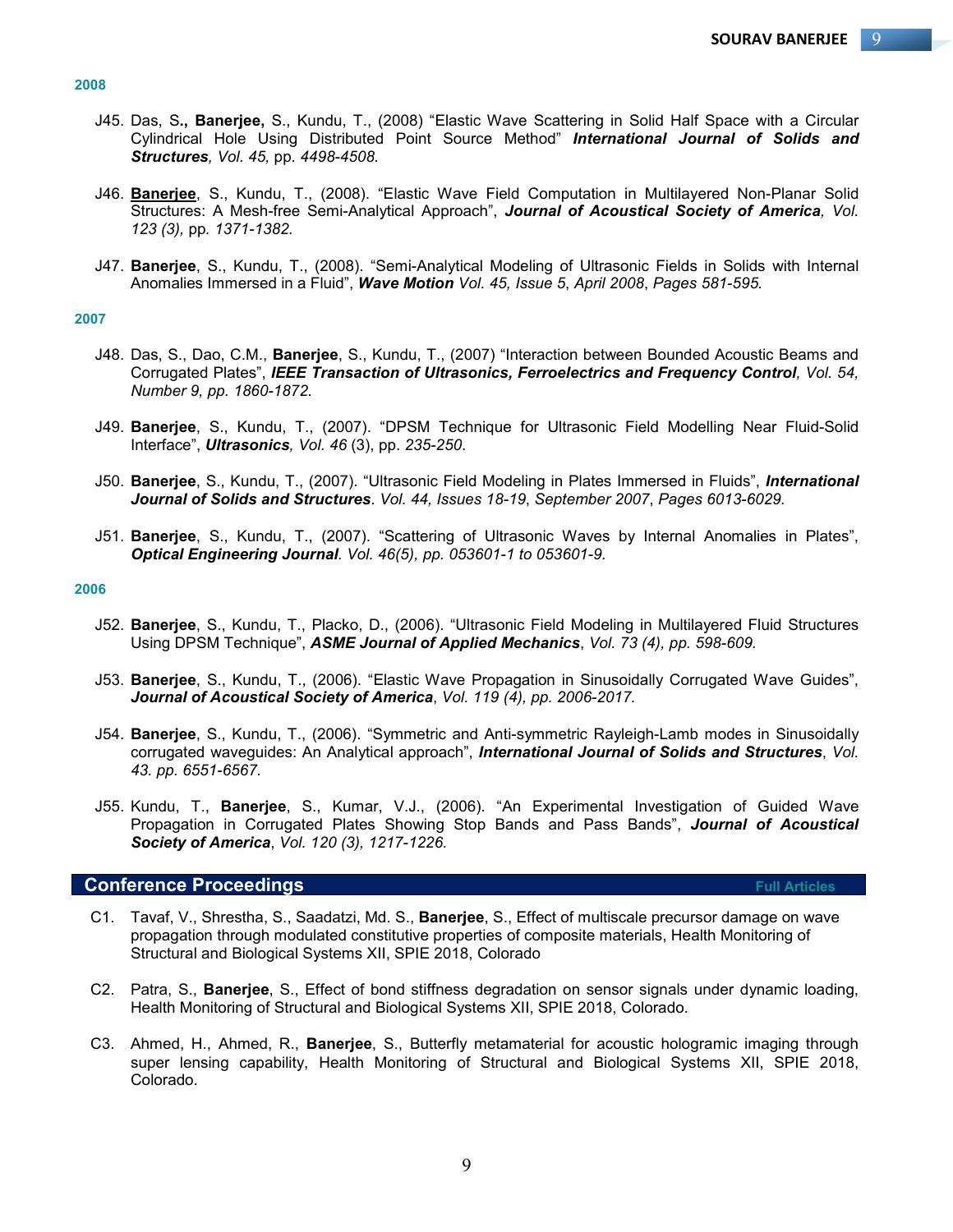- C4. Mir, F., Saadatzi., S., **Banerjee**, S., The possibility of harvesting electrical energy from industrial noise barriers using meta-wall bricks, Sensors and Smart Structures Technologies for Civil, Mechanical, and Aerospace Systems, SPIE 2018, Colorado.
- C5. Indaleeb, M., Ahmed, H., **Banerjee**, S., Investigation on multi-occurrence of Dirac cone and exceptional ring, Health Monitoring of Structural and Biological Systems XII, Special Session on Metamaterials, SPIE 2018, Colorado.
- C6. Ahmed, R., **Banerjee**, S., An approach to manipulate frequency selectivity in Basilar metamembrane based broadband frequency sensors**,** Sensors and Smart Structures Technologies for Civil, Mechanical, and Aerospace Systems, SPIE 2018, Colorado.
- C7. Saadatzi, Md. S., **Banerjee**, S., Direct measurement of modal fluctuations in PVDF based artificial Basilar membrane using a high-resolution data acquisition board**,** Bioinspiration, Biomimetics, and Bioreplication VIII, SPIE 2018, Colorado.
- C8. Saadatzi, Md. S., Nasser, M. S., Tavaf, V., **Banerjee**, S., Multi-frequency three-directional energy harvesting from a unit-cell acoustic metamaterial, Active and Passive Smart Structures and Integrated Systems XII, SPIE 2018, Colorado.
- C9. Shrestha, S., Banerjee, S., (2018), Computational wave modeling of anisotropic plates with implementation of Symmetry Informed Sequential Mapping of Anisotropic Green's function (SISMAG), Health Monitoring of Structural and Biological Systems XII, SPIE 2018, Colorado
- C10. Shrestha, S., **Banerjee**, S, (2017), Comparison of Elastodynamic Green's function formulations for wave modeling in composite materials, International Conference on Mechanical Engineering, Jadavpur University, Kolkata, India (Invited paper).
- C11. Shrestha, S., **Banerjee**, S., (2017), Computational Wave Field Modeling in Anisotropic Plate, *Health Monitoring and Smart Nondestructive Evaluation of Structural and Biological Systems Proceedings of SPIE 2017.*
- C12. Patra, S., Banerjee, S., (2016), Precursor damage inception quantification in composites using coda wave interferometry based on Taylor series expansion technique, Proceeding of American Society of Composite, 31<sup>st</sup> technical Meeting, Williamburg, VA. (Invited paper).
- C13. Patra, S., **Banerjee**, S., Habtour, E., Haynes, R., (2016), A novel ultrasonic technique for the detection of distributed precursor damages in composites, Proceedings of the International Mechanical Engineering Congress & Exposition (IMECE), Phoenix, AZ.
- C14. Shrestha, S., Banerjee, S., (2016), DPSM Modeling of wave propagation in anisotropic half space, Proceeding of American Society of Composite, 31<sup>st</sup> technical Meeting, Williamburg, VA. (Invited paper)
- C15. Ahmed, R., **Banerjee**, S., (2016), A Predictive Model for Biomimetic Plate Type Broadband Frequency Sensor, *Proceedings of SPIE 2016 Bioinspiration, Biomimetics, and Bioreplication*.
- C16. Patra, S., **Banerjee**, S., (2016), Progressive Damage State Evaluation and Quantification in Composites, *Health Monitoring and Smart Nondestructive Evaluation of Structural and Biological Systems Proceedings of SPIE 2016.*
- C17. Nethala, V. D., **Banerjee**, S., (2016), Characterization of multiple damage sites in composites using reduced order piezoelectric sensor array, AIAA Infotech, Aerospace, AIAA SciTech, (AIAA 2016-1231), http://dx.doi.org/10.2514/6.2016-1231
- C18. Patra, S, **Banerjee**, S., (2016), Ultrasonic measurement and detection of pre-delamination damage in composites under tension-torsion loading, *IEEE International Conference on Control, Measurement and Instrumentation*, Jadavpur University, Kolkata, India. (Invited paper)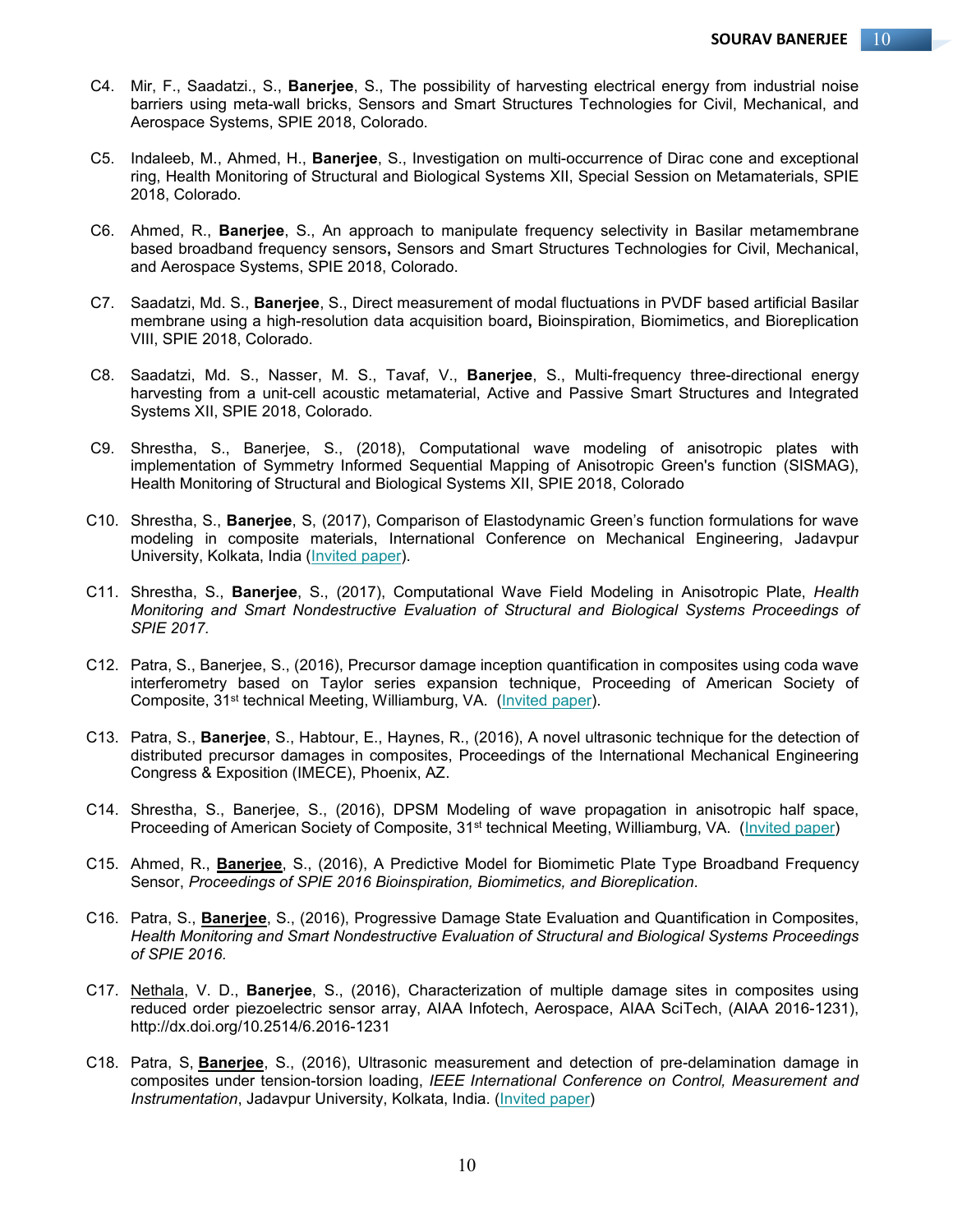- C19. Patra, S., **Banerjee**, S., (2015), On nonlocal mechanics based ultrasonic methods for the detection of inception of damage in composites, *Proceeding of American Society of Composites 2015, 30th Technical Conference on Composite Materials*, Michigan State University, September, (Invited paper).
- C20. Patra, S., **Banerjee**, S (2015), Precursor damage inception quantification, *Proc. of 10th International Workshop of Structural Health Monitoring 2013*, Stanford, CA / USA, September 2015, (Invited paper).
- C21. Ahmed, R., Adiba, A., **Banerjee**, S., (2015), "Energy scavenging from acoustoelastic metamaterial using local resonance phenomenon", *Proc. SPIE 9431, Active and Passive Smart Structures and Integrated Systems 2015, 943106* (April 2, 2015); doi:10.1117/12.2084773.
- C22. Ahmed, R., Adiba, A., **Banerjee**, S., (2015), "A predictive model for artificial mechanical cochlea", *Proc. SPIE 9429, Bioinspiration, Biomimetics, and Bioreplication 2015, 94290K* (March 26, 2015); doi:10.1117/12.2084769
- C23. Chijioke, A., **Banerjee**, S., (2015) "Classification of Low Velocity Impact using Spiral Sensing Technique", Experimental and Applied Mechanics, Volume 6. Proceedings of the 2014 Annual Conference on Experimental and Applied Mechanics, Society Experimental Mechanics, Editor: Nancy Sottos, Robert Rowlands, Kathryn Sannemann.
- C24. Ahmed, R., **Banerjee**, S., (2015) "Bio-inspired Creation of Mechanical Pass-band Filter using the Physics of Local Resonance", Experimental and Applied Mechanics, Volume 6. Proceedings of the 2014 Annual Conference on Experimental and Applied Mechanics, Society Experimental Mechanics, Editor: Nancy Sottos, Robert Rowlands, Kathryn Sannemann.
- C25. **Banerjee**, S., Patra S., Chijioke, A., (2014) Quantification of Memory Effect in Composite under Fatigue for Precursor Damage Analysis. Proceeding of American Society of Composites 2014 Twenty-ninth Technical Conference on Composite Materials, Ed. H Kim, D Whisler, Z. M. Chen, R Krueger. ISBN: 978- 1-60595-123-9, (Invited paper).
- C26. Ahmed, R., **Banerjee**, S., (2013) "A Numerical Approach to Analyze the Influence of Material Aniotropy on Wave Propagation in an Acoustic Metamaterial", Proceedings of the 10th International Conference on Mechanical Engineering, Dhaka, Bangladesh, December 20-22.
- C27. **Banerjee**, S., Ahmed, R., (2013) "Quantifying Damage Precursor using Microcontinuum Physics and High Frequency Ultrasonic", Proceedings of the 9<sup>th</sup> International Workshop of Structural Health Monitoring 2013, Stanford, CA / USA, September 2013.
- C28. Rima, R. A., **Banerjee**, S., (2013) "Novel Approach for Acoustic Source Localization using Spiral Sensing", Proceedings of the 9<sup>th</sup> International Workshop of Structural Health Monitoring 2013, Stanford, CA / USA, September 2013.
- C29. Ahmed, R., **Banerjee**, S., (2013), "Novel Split-ring Metamaterial for multiple band gaps and vibration control", *Proc. SPIE* 8695, Health Monitoring of Structural and Biological Systems 2013, 86952L (April 17, 2013); doi:10.1117/12.2010603
- C30. **Banerjee**, S., (2012), "On Optimized Placement of Multidirectional Piezoelectric Layers for Multimodal Energy Scavenging: A Theoretical Study", Health Monitoring and Smart Nondestructive Evaluation of Structural and Biological Systems Proceedings of SPIE 8348,83481E, 2012.
- C31. Mueller, I., Janapati, V., **Banerjee**, S., Lonkar, K., Roy, S., Chang, F.-K., "On the Performance Quantification of Active Sensing SHM Systems using Model-assisted POD Methods", Proceedings of the 8th International Workshop of Structural Health Monitoring 2011, Stanford, CA / USA, September 2011
- C32. Li, F., **Banerjee**, S., Chung, H., (2011), "Development of RAPID System for Corrosion Monitoring at the Hot Spots along Gas Pipelines Joints", Proceedings of the 8th International Workshop of Structural Health Monitoring 2011, Stanford, CA / USA, September 2011.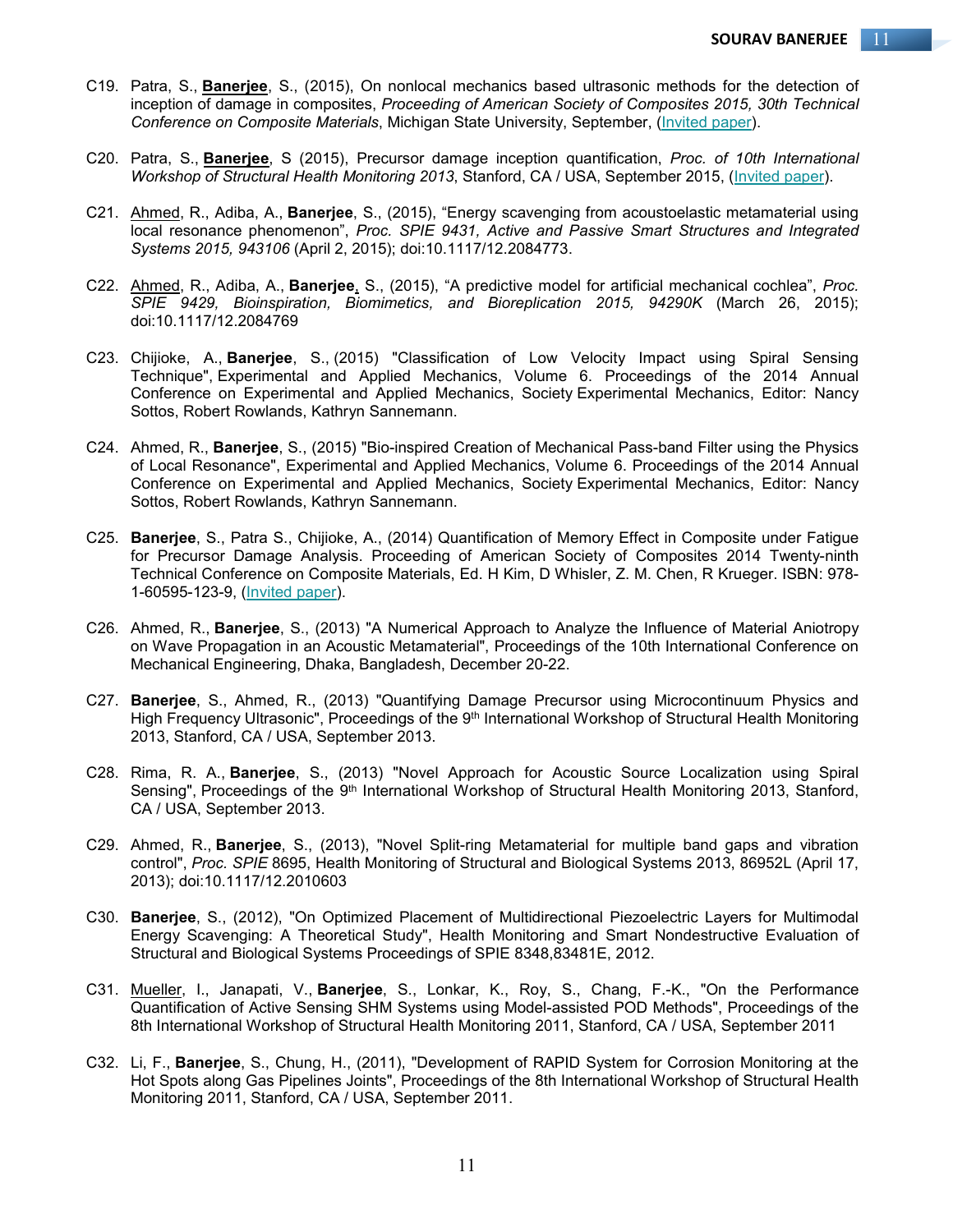- C33. Beard, S., **Banerjee**, S., (2011), "Challenges and Approaches for SHM Technology Transition", Proceedings of the 8th International Workshop of Structural Health Monitoring 2011, Stanford, CA / USA, September 2011.
- C34. Chung, H, **Banerjee**, S., Beard, S., Wilson, H., Bordick, N., (2011), "Hot-Spot Fatigue and Ballistic Damage Detection on a Helicopter Tail boom", Proceedings of the 8th International Workshop of Structural Health Monitoring 2011, Stanford, CA / USA, September 2011.
- C35. **Banerjee**, S., Das, S., Beard, S., (2011), "Advanced SHM system to enhance the fatigue state awareness in Naval Structures", Proceedings of the 8th International Workshop of Structural Health Monitoring 2011, Stanford, CA / USA, September 2011.
- C36. Yadav, S., **Banerjee**, S., Kundu, T., (2011), "Effective damage sensitive feature extraction methods for crack detection using flaw scattered ultrasonic wave field signal", Proceedings of the 8th International Workshop of Structural Health Monitoring 2011, Stanford, CA / USA, September 2011.
- C37. Yun, J, Ha, S. D., Zhang, D, **Banerjee**, S., (2011), "On Energy harvesting modules in SCANSn system for Bridge Health Monitoring", Submitted to SPIE 2011.
- C38. Yadav, S, Kundu, T., **Banerjee**, S, Beard, S., (2011), "On suitability of feature extraction techniques for local damage detection", Health Monitoring and Smart Nondestructive Evaluation of Structural and Biological Systems, Proc. of the SPIE 2011.
- C39. Yadav, S, **Banerjee**, S., Kundu, S., (2011), "Advanced DPSM approach for modeling ultrasonic wave scattering in an arbitrary geometry", Health Monitoring and Smart Nondestructive Evaluation of Structural and Biological Systems, Proc. of the SPIE 2011.
- C40. **Banerjee**, S., Liu, L., Liu, S. T., Yuan, F-G., Beard, S., (2011), "Integrated material state awareness system with self-learning symbiotic diagnostic algorithm and models", Health Monitoring and Smart Nondestructive Evaluation of Structural and Biological Systems, Proc. of the SPIE 2011, Vol. 7984, 79840M-1.
- C41. Yadav, S., **Banerjee**, S., Kundu, T., (2010) "Artificial Neural Network Based Damage Detection in Aging Steel Bridge Joints", Proceeding of Asia Pacific Structural Health Monitoring Conference, Tokyo, Japan 2010, Ed. N. Takeda.
- C42. **Banerjee**, S., Beard, S, Qing, X., (2010), "Rotorcrafts Hot Spot Monitoring using distributed Smart Patch System", Proceedings of 5th European workshop, Naples, Italy 2010, ISBN: 978-1-60595-024-2.
- C43. Yadav, S., **Banerjee**, S., Kundu, T., (2010), Local Damage Detection Process for Aging Steel Bridge Joints, Proceedings of 5th European workshop, Naples, Italy 2010, ISBN: 978-1-60595-024-2, July 2010.
- C44. Das, S., **Banerjee**, S., Kundu, T., (2010), "Transient ultrasonic wave field modeling in an elastic half space using distributed point source method", Health Monitoring and Smart Nondestructive Evaluation of Structural and Biological Systems Proceedings of SPIE 2010, Vo. 7650, 76501G.
- C45. Qing, X.P., Ikegami, R., Beard, S., Zhang, D., Das, S., **Banerjee**, S., Chang, F.K., (2010) "Multifunctional sensor network for structural state sensing and structural health monitoring", Health Monitoring and Smart Nondestructive Evaluation of Structural and Biological Systems, Proc. of the SPIE 2010, Vol. 7647, 764711.
- C46. **Banerjee**, S., (2010) "Mathematical Model for power output from a plate type energy harvester under Random Vibration", Health Monitoring and Smart Nondestructive Evaluation of Structural and Biological Systems, Proc. of the SPIE 2010, Vol. 7650, pp. 765012-765012-10.
- C47. **Banerjee**, S., Beard, S., Fady, H., Martinez, M., (2010) "Comparison between different damage estimation techniques for monitoring fatigue damage in terms of computational power requirement, Health Monitoring and Smart Nondestructive Evaluation of Structural and Biological Systems, Proc. of the SPIE 2010, Vol. 7650, 76501N.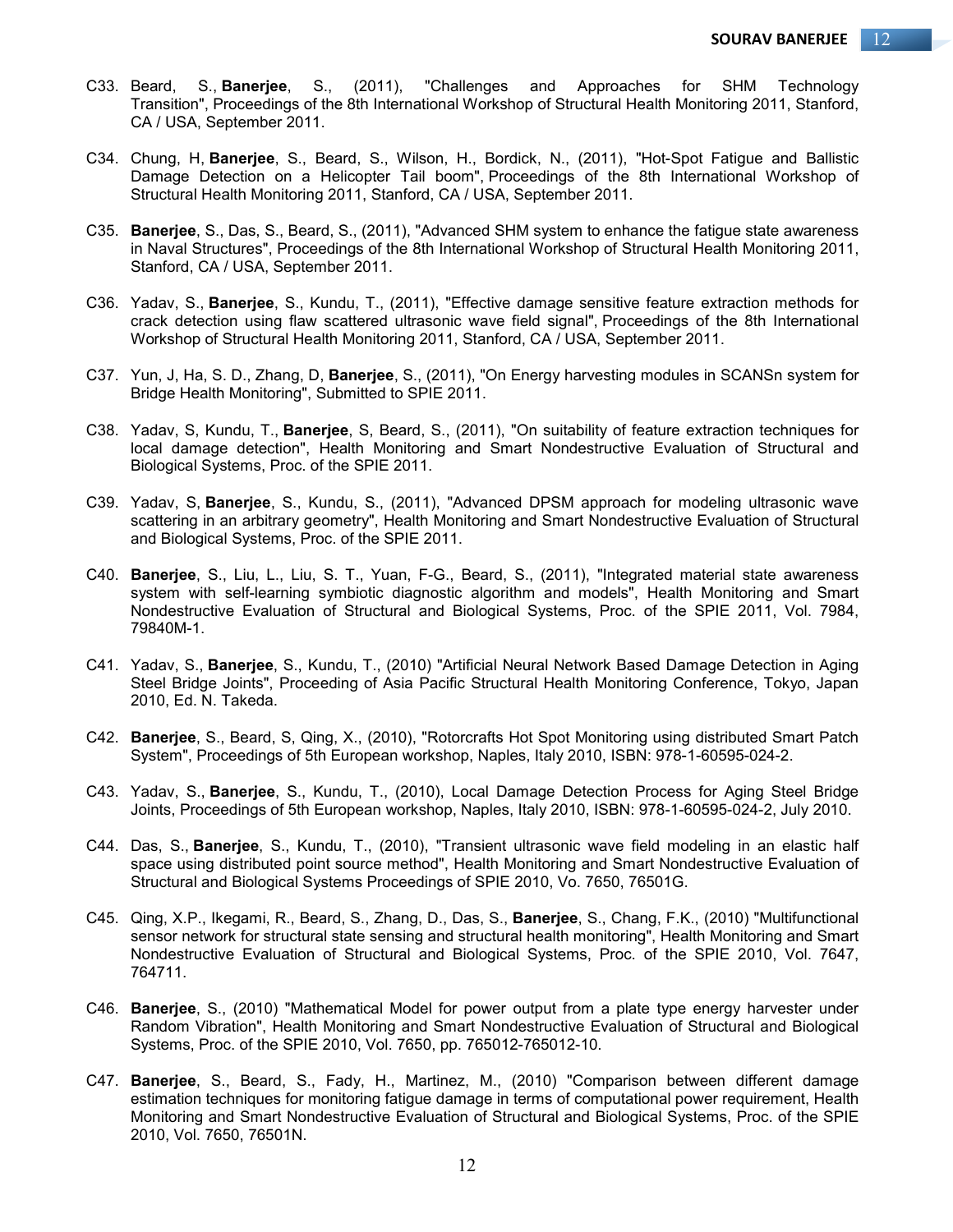- C48. **Banerjee**, S., Qing, X. P., Beard, S., Chang, F.K., (2009) "Statistical Damage Estimation at Hot Spots using Gaussian Mixture Model", Proceedings of the 7th International Workshop of Structural Health Monitoring 2011, Stanford, CA / USA, September 2009.
- C49. Qing, X. P., Salama, M. M., Shen, B., **Banerjee**, S., Beard, S., (2009) "Real time active pipeline integrity detection system for direct assessment of corrosion", Proceedings of the 7th International Workshop of Structural Health Monitoring 2011, Stanford, CA / USA, September 2009.
- C50. **Banerjee**, S., Kundu, T., (2009) "Modeling of Energy Transmission by Piezoelectric Wafer Active Sensors through Gaussian Contacts" Health Monitoring and Smart Nondestructive Evaluation of Structural and Biological Systems, Proc. of SPIE 2009.
- C51. Qing P.X., Beard, S.J., Pinsonnault J., Chang, F. K., **Banerjee**, S., (2009), Smart Composite System for Damage Detection on Composite Structures". Health Monitoring and Smart Nondestructive Evaluation of Structural and Biological Systems, Proc. of SPIE 2009.
- C52. Soni, S., **Banerjee**, S., Das, S., Chattopadhyay, A., (2008) "Simulation of Damage Features in Complex Joint using Guided Waves", Modeling, Signal Processing, and Control for Smart Structures, Edited by Lindner, Douglas K. Proc. of SPIE, Volume 6926, pp. 69260O-1 69260O-12.
- C53. Das, S., **Banerjee**, S., Kundu, T., (2008) "Modeling of Elastic Wave Scattering by a Hole in a Half Space" Health Monitoring and Smart Nondestructive Evaluation of Structural and Biological Systems, Proc. of SPIE Vol. 6935.
- C54. Dao, C. M., Das, S., **Banerjee**, S., Kundu, T., (2007) "Effect of a Fluid Wedge on the Wave Propagation along a Fluid-Solid Interface: A Modeling Approach", SHM Conference at Stanford University, Sept. 11- 13, 2007, Pub. DEStech Inc., Lancaster, PA, USA, Vol. 1, pp. 919-926.
- C55. Dao, C. M., Das, S., **Banerjee**, S., Kundu, T., (2007) "Effect of a Fluid Wedge on the Wave Propagation along a Fluid-Solid Interface: An Experimental Investigation", Review of Progress in Quantitative Nondestructive Evaluation, Colorado School of Mines, Golden, CO, USA, July 22-27, 2007, Pub. Am. Inst. of Physics.
- C56. Kundu, T., **Banerjee**, S., Das, S., Dao, C. M., (2008) "Recent Developments on Theoretical and Experimental Investigation by Ultrasonic Sensors" Paper (# 504) presented at Invited Session of World Forum on Smart Materials and Smart Structures Technology (SMSST, '07), Proceedings of SMSST'07, World Forum on Smart Materials and Smart Structures Technology (SMSST'07), China, 22-27 May, 2007
- C57. **Banerjee**, S., Kundu, T., Placko, D., (2007) "An Improved DPSM Technique for Modelling Ultrasonic Fields in Cracked Solids" Health Monitoring and Smart Nondestructive Evaluation of Structural and Biological Systems, Proc. of SPIE. Vol. 6532, pp. OR 1-11.
- C58. Kundu, T., **Banerjee**, S., (2006) "Theoretical and Experimental investigations in Ultrasonic Guided waves for Structural Health Monitoring Application.", Key Note Lecture, 1st International Conference at Bengal Engineering College and University on recent development in Civil Engineering, 150th Year Celebration.
- C59. Kundu, T., **Banerjee**, S., Kumar, V.J., (2006)"An experimental investigation of guided wave propagation in corrugated plates with series of parabolic gratings", Third European Workshop on Structural Health Monitoring , Granada , Spain , July 5-7 , Ed. A. Guemes, Pub. DEStech Publications, Inc., Lancaster, PA pp. 1037-1044.
- C60. Kundu, T., and **Banerjee**, S., (2006)"Elastic Wave Propagation Modeling by DPSM", International Symposium on Mechanical Waves in Solids (ISOMWS06), Hangzhou, China , May 15-18.
- C61. **Banerjee**, S., Kundu, T., (2006), "Scattering of ultrasonic waves by internal anomalies in plates immersed in a fluid", Health Monitoring and Smart Nondestructive Evaluation of Structural and Biological Systems , Ed. T. Kundu, SPIE's 11th Annual International Symposium on NDE for Health Monitoring and Diagnostics, San Diego, California, Feb. 26 - March 2, Vol. 6177, pp.617709-1 to 617709-11.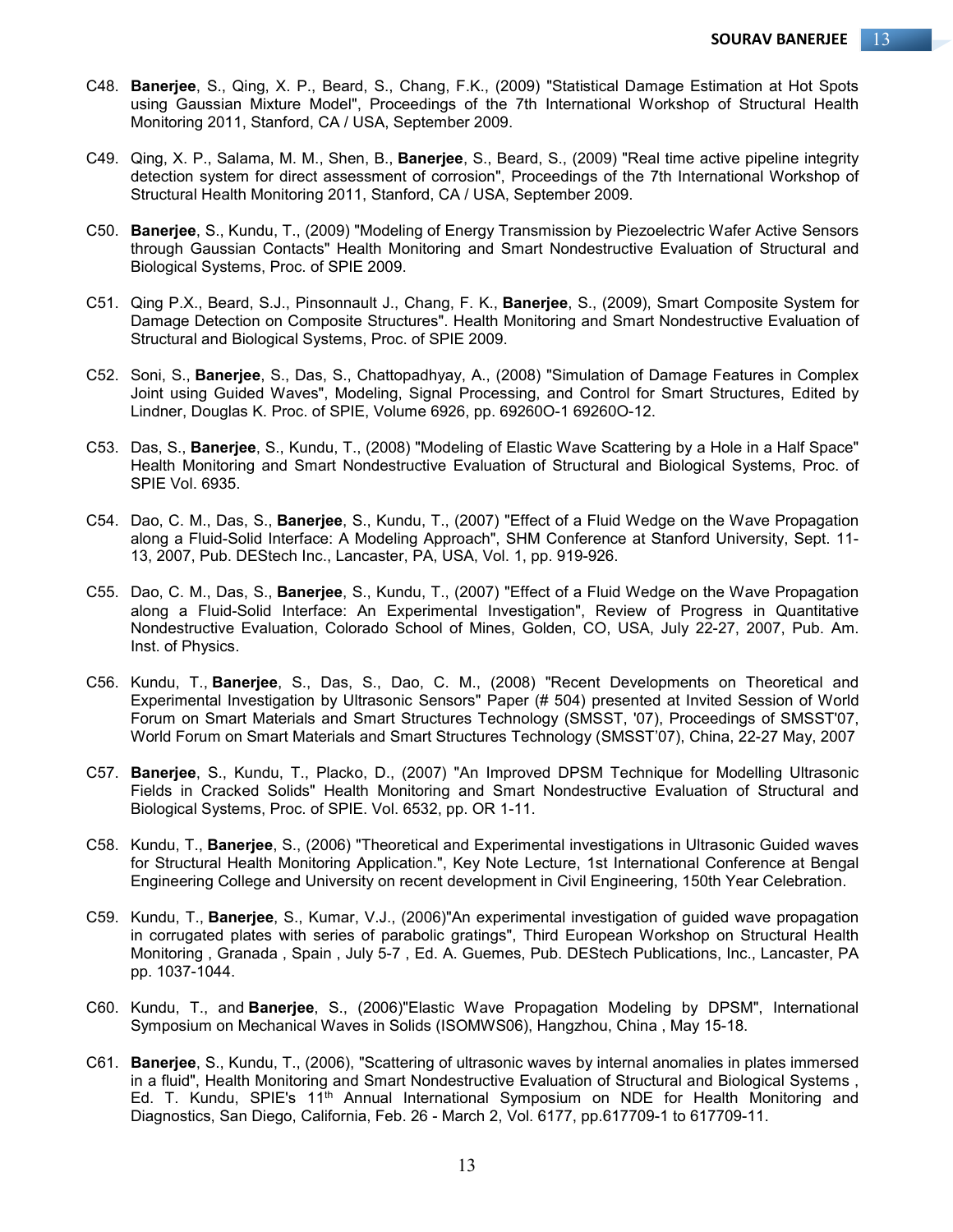- C62. Ahmed, R., **Banerjee**, S., Kundu, T., (2006), "Cylindrical guided waves for damage detection in underground pipes using wavelet transforms", Smart Structures and NDE Joint Conference: Sensors and Smart Structures Technologies for Civil, Mechanical and Aerospace Systems, Ed. M. Tomizuka, SPIE Symposium on Smart Structures and Materials and NDE for Health Monitoring and Diagnostics, San Diego, California, Feb. 26 - March 2, Vol. 6174.
- C63. Ahmad, R., **Banerjee**, S., and T. Kundu, (2005) "Influence of Water Flow on Pipe Inspection", Health Monitoring and Smart Nondestructive Evaluation of Structural and Biological Systems, Ed. T. Kundu, SPIE's 10th Annual International Symposium on NDE for Health Monitoring and Diagnostics, March 6-10, 2005, San Diego, California, Vol. 5768, pp. 285-294.
- C64. **Banerjee**, S., Kundu, T., (2005), "Elastic wave propagation in corrugated plate", Health Monitoring and Smart Nondestructive Evaluation of Structural and Biological Systems, Proc. of SPIE, Vol. 5768, pp.323- 333.
- C65. Kundu, T., Ahmad, R., **Banerjee**, S., Na, W. B., (2004) "Guided Waves for Health Monitoring of Civil Infrastructure: Pipes and Reinforced Concrete Structures", Joint US-India Workshop on Advanced Sensing Systems and Smart Structures Technologies, in cooperation with IIT Bombay, Mumbai, India, December 20-21.
- C66. **Banerjee**, S., Kundu, T., (2004). "Analysis of wave propagation in symmetrically periodic sinusoidal wave guide", Health Monitoring and Smart Nondestructive Evaluation of Structural and Biological Systems, Proc. of SPIE, Vol. 5394, pp.89-98.
- C67. **Banerjee**, S., Banerji, P., Berning, F., Eberle, K., (2003). "Lamb wave propagation and scattering in laminated composite plates", Health Monitoring and Smart Nondestructive Evaluation of Structural and Biological Systems, Proc. of SPIE, Vol. 5047, pp.13-24.

## **Conference Presentations / Posters**

- CP1. Chanda, A., **Banerjee**, S., Terejanu, S., (2016) Multiscale mapping of morphomechanical properties of fungi with ultrasound, Biology and Biochemistry of Fungi, Gordon Research Conference, New Hampshire.
- CP2. **Banerjee**, S., (2014) "Precursor to damage quantification in composites under fatigue: A method for real time implementation", A19: NDE and SHM for Composites, 2014 ASC 29 / US-Japan 16 / ASTM D30 Conference, University of California, San Diego.
- CP3. Terejanu, S., **Banerjee**, S., Chanda, A., (2014) Multiscale Modeling of Fungi, Multiscale Modeling in Biology, organized by IMAG, NIH, NIH Campus, Bethesda, MD.
- CP4. **Banerjee**, S., Ahmed, R., (2013) "Guided Wave Propagation Showing Frequency Trapping in Periodic Structure", Society of Engineering Science, 50 the Annual Technical Meeting and ASME-AMD Annual Summer Meeting (July 28-31 2013).
- CP5. Ahmed, R., **Banerjee**, S., (2013) "Introduction of Novel Split Ring Metamaterial for Acoustic Wave Control", Society of Engineering Science, 50 the Annual Technical Meeting and ASME-AMD Annual Summer Meeting (July 28-31 2013).
- CP6. **Banerjee**, S., (2013), Incubation of Damage State Quantification in Laminated Composites and Metallic Alloys", Session 3aSAb, San Francisco, CA December 2013, Acoustical Society of America. 2013 Nov; 134(5):4105. doi: 10.1121/1.4831066.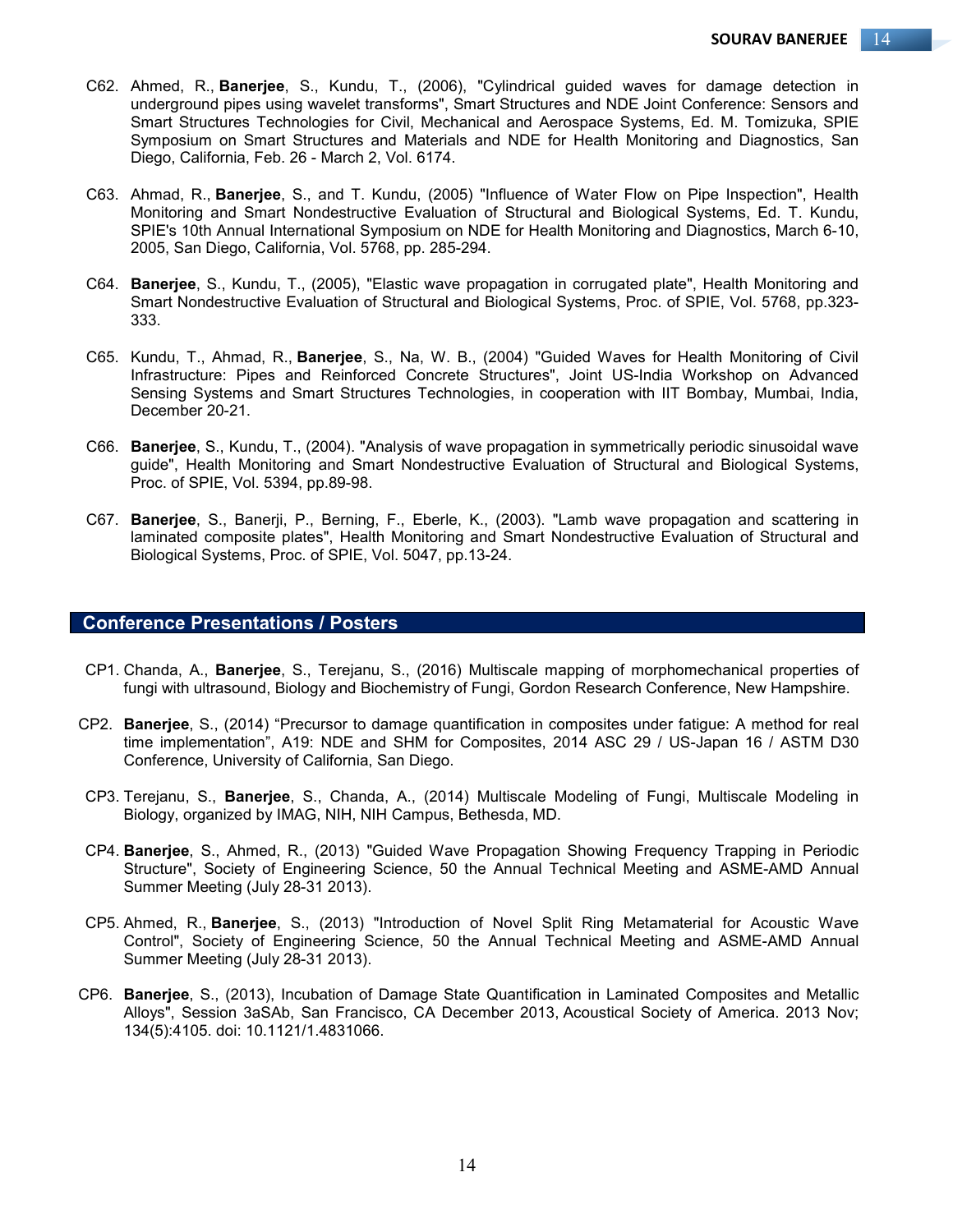- CP7. **Banerjee**, S., (2012), Hybrid Microcontinuum Field Approach for Intrinsic Damage State Quantification", Session 2pSA, 164th Meeting, Acoustical Society of America, Kansas City, MO, 2012
- CP8. Beard, S., **Banerjee**, S., Zhang, D., Kumar, A., Chang, F., (2011), "Networked Elements for Resin Visualization and Evaluation (NERVE) System", DARPA Conference, March 2011.
- CP9. Qing, X., **Banerjee**, S., Beard, S., (2010) "Maturation of Active Smart patch System for monitoring the integrity of aircraft structures", Aircrafts Airworthiness and Sustainability Conference (AASC), Austin, Texas, 2010.

# **Presentations in Professional Technical Meeting**

- PM1. Chanda, A., **Banerjee,** S., Mechanical Landscaping if Gut Microbiome using Quantitative Acoustic Contrast Tomography (Q-ACT), Invited seminar in COBRE Retreat to demonstrate the technologies applied for colon cancer research, January 2016, River Center at Saluda Shoals Park.
- PM2. **Banerjee**, S., Terejanu, G., Chanda, A., Hazardous Aflatoxin Map for South Carolina farmers using trans disciplinary UQ driven multi-scale modeling frame work. Invited as Guest Presented at the USDA State Technical Committee Meeting organized by NRCS, South Carolina in Forestry Department, Columbia, SC on 3rd March 2015.
- PM3. Chanda, A.**, Banerjee,** S., Mechanical Landscaping if Gut Microbiome using Quantitative Acoustic Contrast Tomography (Q-ACT), Invited seminar in COBRE Retreat to demonstrate possible new technologies, January 2015, River Center at Saluda Shoals Park.
- PM4. Chanda, A., **Banerjee**, S., Quantitative Acoustic Contrast Tomography (Q-ACT): A possible diagnostic tool for studying invasive cellular colonies, Invited seminar in COBRE Retreat to demonstrate possible new technologies, January 2014, River Center at Saluda Shoals Park.

# **Workshop / Lectures**

- PM5. **Banerjee,** S.**,** Acoustoultrasonics: New directions and visions A pathway to the new Future of Engineering, Department of Mechanical Engineering, Michigan Tech., Hancock, Michigan (April 2017).
- PM6. **Banerjee**, S., Research to Product: The fundamentals of Online NDE and SHM of Composite, December 2014, Skolkovo Institute of Science and Technology, Moscow, Russia. (65 Professional Registered)

### **Teaching**

| Course                             | Title                                                                 | <b>Institution</b>           | <b>Enrollment</b> | <b>Max. Rating</b> |
|------------------------------------|-----------------------------------------------------------------------|------------------------------|-------------------|--------------------|
| <b>EMCH 220</b>                    | Mechanical Engineering:<br><b>Fundamental of Fluid Mechanics</b>      | University of South Carolina | 35                | 4.7/5.0            |
| <b>EMCH 201</b><br><b>PHYS 311</b> | Introduction to the Application of<br>Numerical Methods for Engineers | University of South Carolina | 130-165 / yr.     | 4.2/5.0            |
| <b>ENCP 201</b>                    | Numerical Methods for Engineers                                       | University of South Carolina | 30 / yr.          | 4.4/5.0            |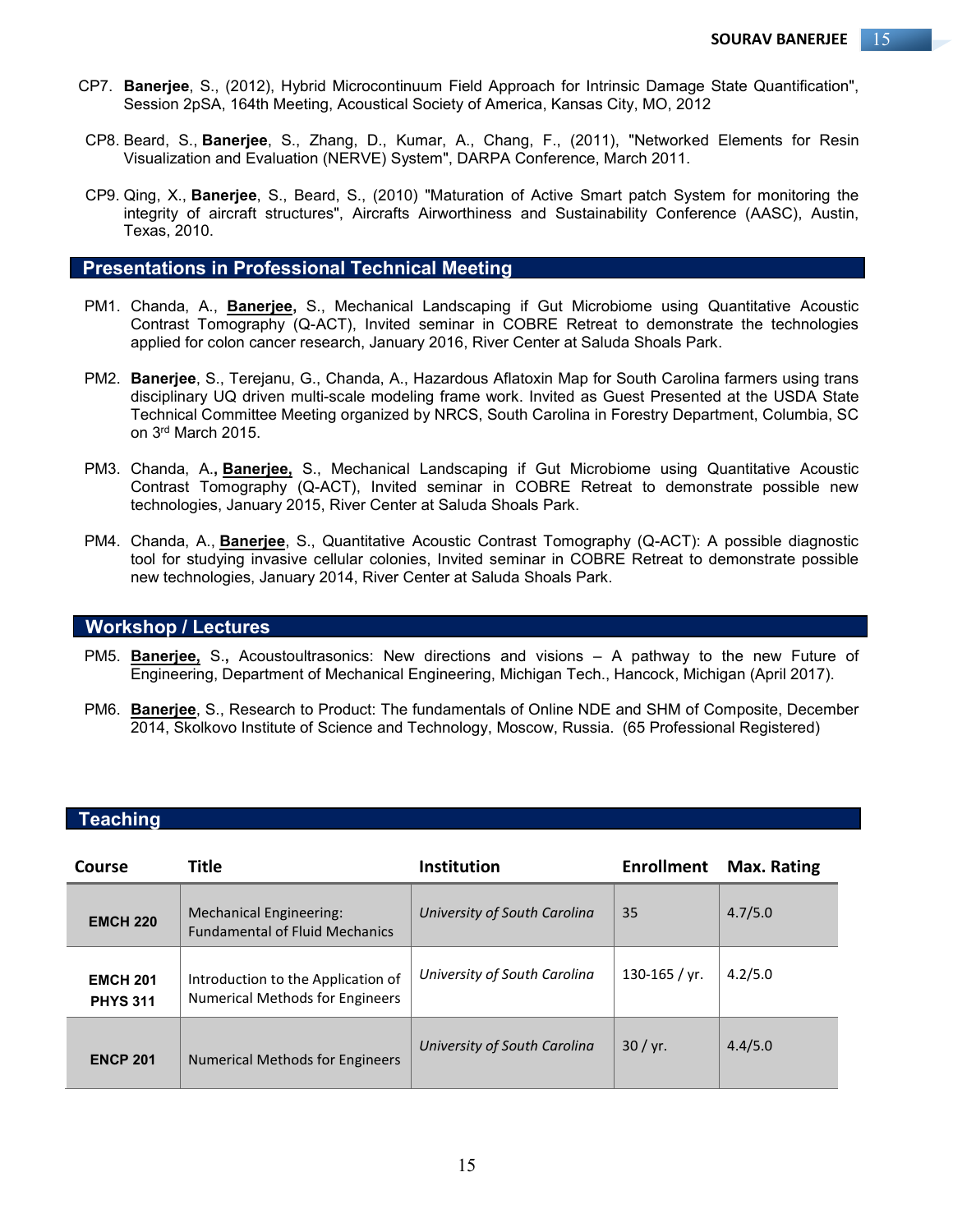| <b>EMCH 501</b> | Engineering Analysis I (Advanced<br><b>Mathematical Methods for</b><br>Engineers) | University of South Carolina | 12-25 /yr. | 4.8/5.0    |
|-----------------|-----------------------------------------------------------------------------------|------------------------------|------------|------------|
| <b>EMCH 561</b> | <b>Advanced Numerical Methods</b>                                                 | University of South Carolina | 20         | 4.2/5.0    |
| <b>EMCH 260</b> | <b>Mechanics of Solids</b>                                                        | University of South Carolina | 90/yr.     | <b>TBD</b> |
| <b>EMCH 764</b> | <b>Mechanical Engineering Projects</b>                                            | University of South Carolina |            | 5.0/5.0    |
| <b>EMCH 792</b> | Selected Topics in Mechanics<br>Systems                                           | University of South Carolina |            | 5.0/5.0    |
| <b>EMCH 799</b> | Thesis preparation                                                                | University of South Carolina |            | <b>NA</b>  |
| <b>EMCH 899</b> | Dissertation preparation                                                          | University of South Carolina |            | <b>NA</b>  |

# **PhD Graduated**

| No. | <b>Name</b>       | Year      | <b>Dissertation</b>                                                                                                       |
|-----|-------------------|-----------|---------------------------------------------------------------------------------------------------------------------------|
|     | Dr. Riaz U. Ahmed | 2012-2015 | Bio-inspired Design of Mechanical Band Pass Filter with the Ability of Scavenging<br>Energy                               |
|     | Dr. Subir Patra   | 2014-2018 | Ultrasonic Analysis Methods and Tools for Quantitative Material State Awareness<br>of Engineered and Biological Materials |

# **MS Graduated**

| No.            | <b>Name</b>                   | Year      | <b>Thesis</b>                                                                                                               |
|----------------|-------------------------------|-----------|-----------------------------------------------------------------------------------------------------------------------------|
| $\mathbf{1}$ . | Ms. Rowshan R. Rima           | 2012-2014 | Modeling of Ultrasonic Wave Filed Emanating from Scanning Acoustic Microscope<br>for Reliable Characterization of Pathogens |
| 2.             | Mr. Agbasi Chijioke           | 2013-2014 | Classification of Material Properties of the Foreign Impactors using<br>Acoustoultrasonic Spiral Sensing                    |
| 3.             | Mr. Sajan Shrestha            | 2015-2017 | Computational Wave-field Modeling using Sequential Mapping of Poly-Crepitus<br>Green's Function in Anisotropic Media        |
| 4.             | Ms. Fariha Mir                | 2016-2018 | Acoustoelastic Metamaterial with Simultaneous Noise Filtering and Energy<br>Harvesting Capability from Ambient Vibration    |
| 5              | Mr. Indaleeb M.<br>Mustahseen | 2016-2018 | Topological Conduction and Investigation on Multi-occurrence of Dirac-Cone                                                  |

**Professional Services Conference | Journal | Grant Reviewer**

# **Grants Reviewed**

- NEUP, DoE, 2017
- NSF CMMI: Mechanics of Materials, 2017
- NSF CMMI : Dynamics Systems and Control, 2015
- NSF CMMI : Sensors, Dynamics Systems and Controls, 2016
- USC ASPIRE I Grants to Aspiring Young Faculties, 2016
- USC Magellan Scholar Grants for Under Graduate Research, 2016

# **Conference Committee**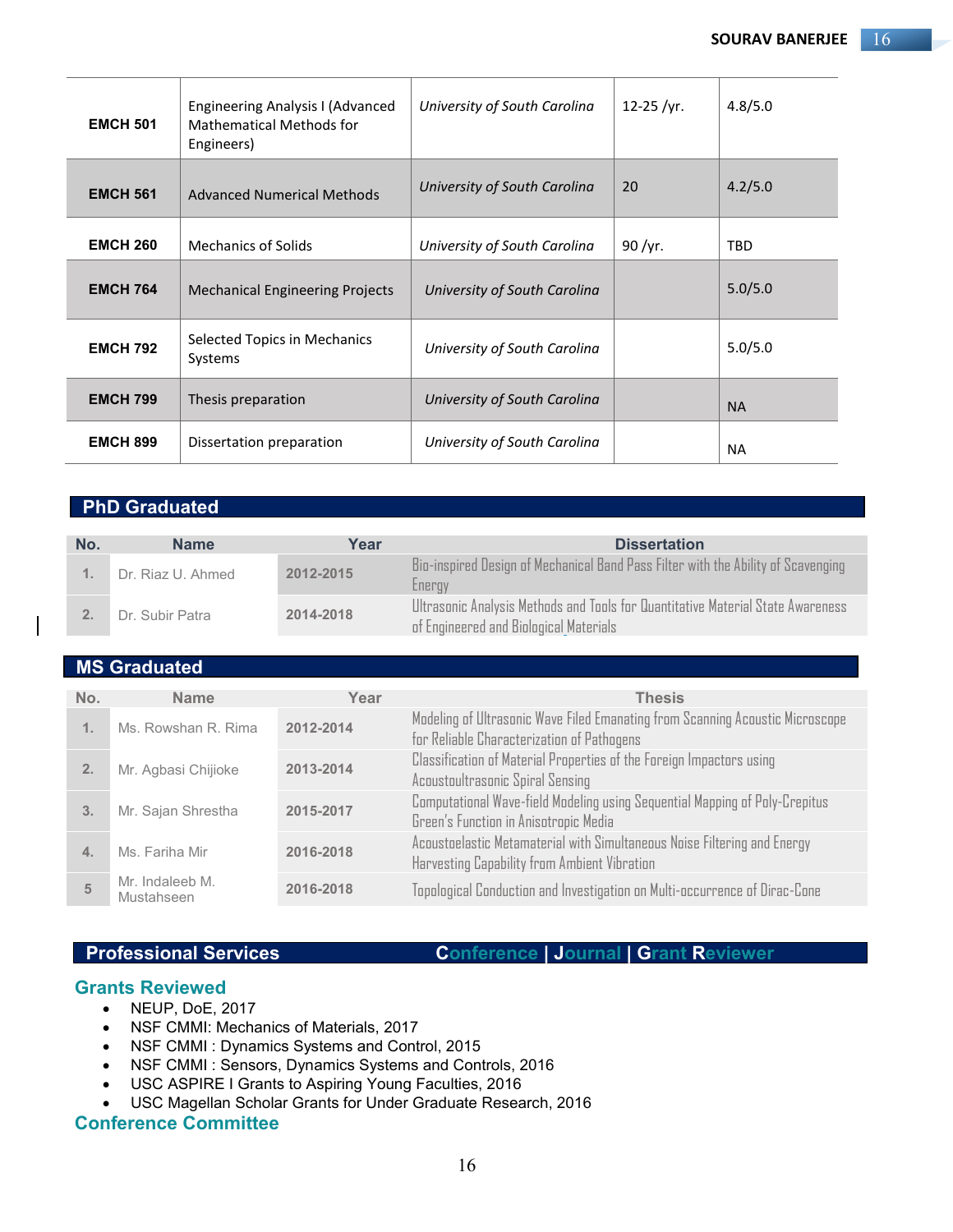- ASME Pressure Vessel Technology Conference
- ASME IMECE Conference
- SPIE Smart Structures and NDE Conference
- IEEE Conference

# **Journal Reviews**

Reviewer to more than **~97** National and International Journals including Nature publishing Group

# **Others**

## **Mentee**

| Relevance                                       | <b>Name</b>             |
|-------------------------------------------------|-------------------------|
| Technical, Non-technical, Teaching, Research    | Prof. Victor Giurgiutiu |
| Proposal Mentee                                 | Prof. Mike Sutton       |
| Materials and Multidisciplinary Research Mentee | Prof. Ken Reifsnider    |
| <b>NIH Proposal Mentee</b>                      | Prof. Swapan K Ray      |
| <b>Cancer Biology Mentee</b>                    | Prof. Frank Berger      |
| NIH Proposal Mentee                             | Prof. Jim Carson        |
|                                                 |                         |

# **| Contribution to Science and Engineering |**

# **MetaMaterials**

**M**y laboratory has found new ways of manipulating wave to guide and channel the waves in solids and fluids using the physics of Dirac cone phenomena in acoustics which is a counterpart of quantum Hall effect in electromagnetic waves. We developed predictive geometric tuning based on deaf band that will generate the required Dirac-like cones where orthogonal wave transport, negative refraction, and wave tunneling, even topologically protected wave fields are achieved. Few images are shown below followed by few publications.



Topologically Protected Wave Field

Additionally phononic metamaterials are the emerging field of study in engineering. In this field I have contributed significantly to fundamentally develop new metamaterials that can guide and tunnel the waves in specified designed direction and also harvest the trapped wave to generate electricity simultaneously, that we call energy harvesting by metamaterials. We applied the concept of phononic metamaterial or acoustoelastic metamaterials in various fields of engineering from mechanical, aerospace to civil applications. I have integrated piezoelectric sensing method with metamaterials that is unique in its own and a part is proposed in this project. My expertise helped me to exploit the metamaterial recently for ultrasonic beam focusing.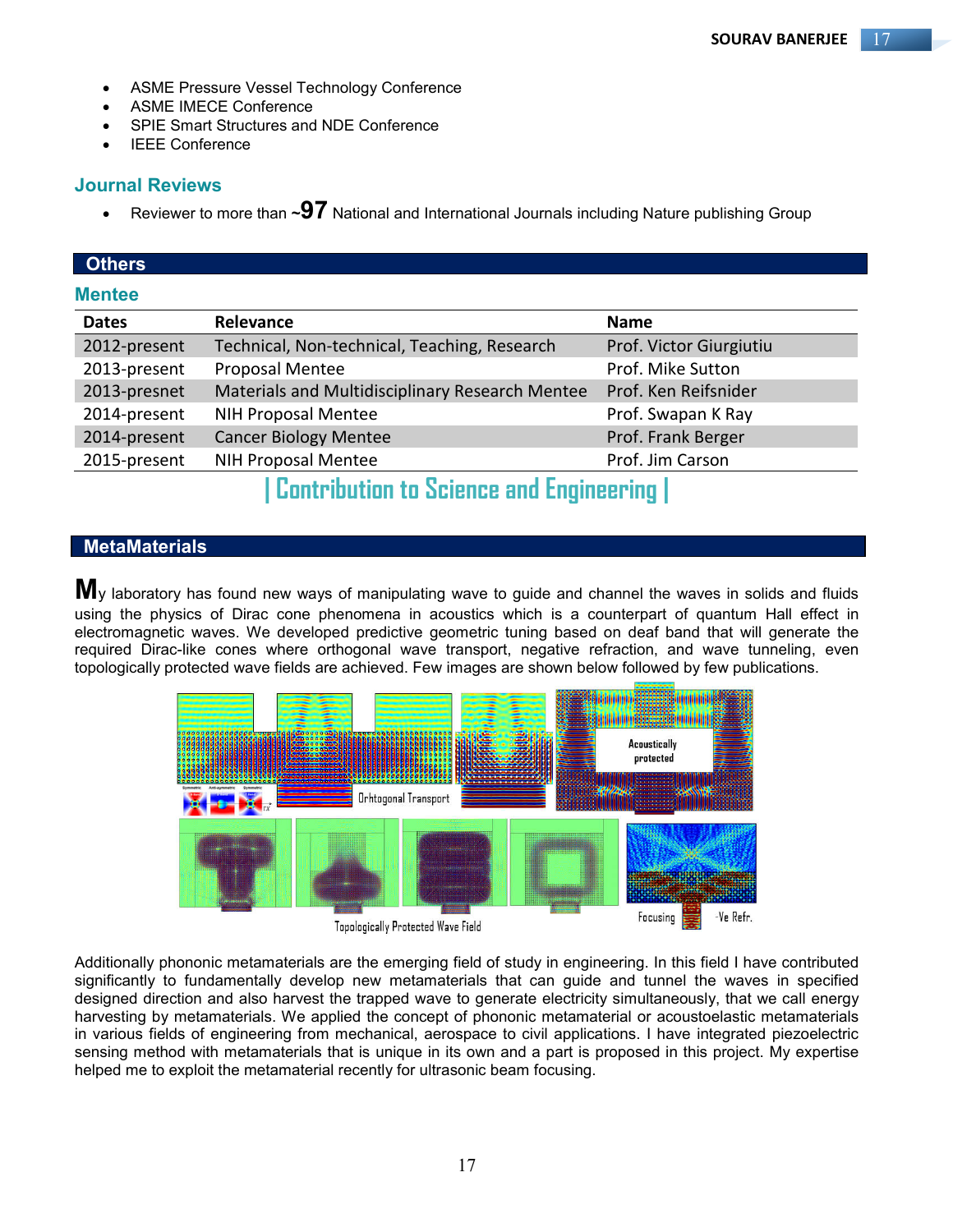Indaleeb, M., Ahmed, H., **Banerjee**, S., Investigation on multi-occurrence of Dirac cone and exceptional ring, Health Monitoring of Structural and Biological Systems XII, Special Session on Metamaterials, SPIE 2018, Colorado.

Hossain A., Indaleeb M.M., Ahmed, R., **Banerjee**, S., Multifunction acoustic modulation by a multi-mode acoustic metamaterial architecture, **Journal of Physics Communication**, Vol 2 (11), pp. 115001.

Shelke, A., **Banerjee**, S., Zhenhua, T., Yu, L., (2015) "Predictive Design of Spiral Lamb Waveguide for Spatial Filtration of Frequencies in a Confined Space". *Journal of Experimental Mechanics*, Springer, 55:1199-1209.

**Banerjee**, S., Ahmed, R., (2014), 'Phonon Confinement using Spirally Designed Elastic Resonators in Discrete Continuum', *International Journal of Material Science and Application*, ISSN: 2327-2635, Vol. 3,1, pp. 6- 13, doi: 10.11648/j.ijmsa.20140301.12

Ahmed, R., **Banerjee**, S., (2013) 'Wave Propagation in Metamaterials using Multi-scale Resonators by creating Local Anisotropy', *International Journal of Modern Engineering*, Vol. 13, No. 2, pp. 51-59.

Shelke, A., **Banerjee**, S., Habib, A., Rahani, E. K., Ahmed, R., Kundu, T., (2013), 'Wave Guiding and Wave Modulation using Phononic Crystal Defects' *Journal of Intelligent Materials Systems and Structures,*.2014, Vol. 25 (13), pp. 1541-1552. DOI: 10.1177/1045389X13507344.

# **Experimental NDE/SHM: Composite Damage Precursor**

**M**<sub>V</sub> laboratory has developed a new comprehensive early detection nondestructive method based on ultrasonic that will provide the early material state awareness of a material of interest during operation and will quantify the precursor to damage state in the material. The fundamental philosophy can be applied to both engineered materials and biomaterials. Here are the following publications that was applied to engineered composite materials. The result shows that the coupling of multi-scale bottom-up understanding of materials, with top-down ultrasonic nondestructive evaluation opens new door to not only understand the early state of anomalies in materials but also quantify the state with fair accuracy.

- a. Patra, S., **Banerjee**, S., (2017), Material State Awareness for Composites Part II: Precursor Damage Analysis and Quantification of Degraded Material Properties Using Quantitative Ultrasonic Image Correlation (QUIC), *Materials*, Vol. 10(12), pp. 1444
- b. Patra, S., **Banerjee**, S., (2017), Material State Awareness for Composites Part I: Precursor Damage Analysis Using Ultrasonic Guided Coda Wave Interferometry (CWI), *Materials*, Vol. 10(12), pp. 1436.
- c. **Banerjee**, S., Ahmed, R., (2013),"Precursor/Incubation of Multi-scale Damage State Quantification in Engineered Materials: Using Hybrid Microcontinuum Field Theory and High Frequency Ultrasonic", *IEEE Transaction of Ultrasonics, Ferroelectrics and Frequency Control*, Vol. 60. No. 6, pp. 1141-1151.

# **Computational NDE/SHM**

 ${\mathbf C}$ omputational NDE and SHM is recently getting popular for offline understanding of NDE data and to aid the concept of Virtual Flight Leader (VFL) or the Digital Twin concepts conceptualized by NASA and Air Force, respectively. My laboratory has developed virtual ultrasonic wave propagation tool that will simulate the ultrasonic waves in any complex 3D isotropic or anisotropic material to understand how ultrasonic wave interacts with the materials and its internal architectures. A virtual wave simulation tool will be immensely valuable in the near future in the engineering and biological fields for designing and developing an ultrasonic scanning systems/experiments with a prior understanding of the data to be obtained from the scanning experiments. This is also valuable to understand the ultrasonic signal better to extract the right feature that are related to the material properties of the material of interest. Following publication shows its application to engineered materials. Our method used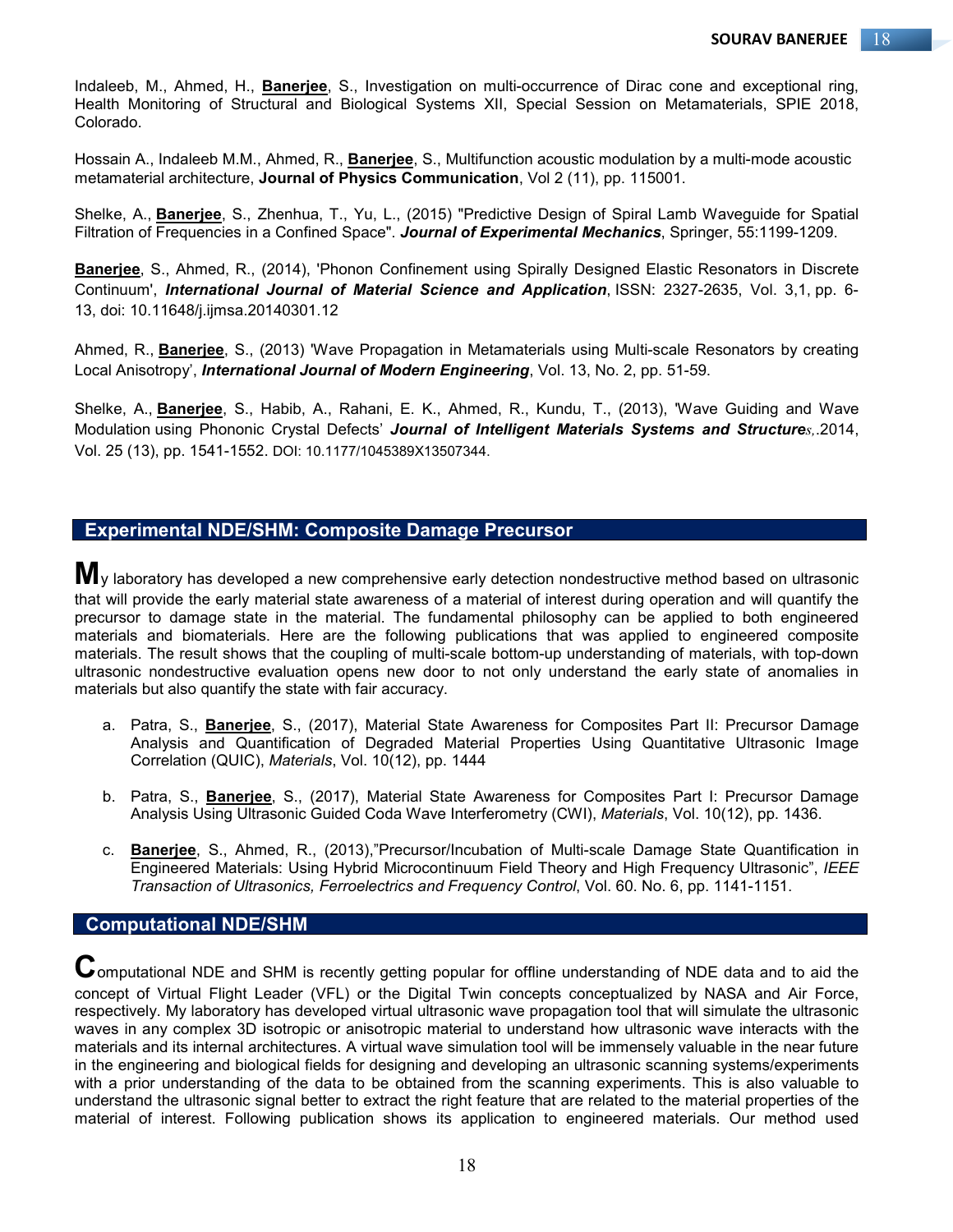Distributed Point Source Method (DPSM), Peri-Elastodynamic (PED) simulation method and Finite Spectral Element Method (FSEM).

Shrestha, S., Ahmed, R., **Banerjee**, S., (2018) Virtual Nondestructive Evaluation of Anisotropic Plates Using Symmetry Informed Sequential Mapping of Anisotropic Green's function (SISMAG), *Ultrasonics,* Vol 88, pp 53- 61.

Yadav, S., **Banerjee**, S., Kundu, T., (2013) "On sequencing feature extraction tools for online damage characterization", *Journal of Intelligent Materials Systems and Structures*, Vol. 24 (4), pp. 473-483.

**Banerjee**, S., Kundu, T., (2008). "Elastic Wave Field Computation in Multilayered Non-Planar Solid Structures: A Mesh-free Semi-Analytical Approach", *Journal of Acoustical Society of America, Vol. 123 (3),* pp*. 1371-1382.*

**Banerjee**, S., Kundu, T., (2008). "Semi-Analytical Modeling of Ultrasonic Fields in Solids with Internal Anomalies Immersed in a Fluid", *Wave Motion Vol. 45, Issue 5*, *April 2008*, *Pages 581-595.*

**Banerjee**, S., Kundu, T., (2007). "Ultrasonic Field Modeling in Plates Immersed in Fluids", *International Journal of Solids and Structures*. *Vol. 44, Issues 18-19*, *September 2007*, *Pages 6013-6029.*

# **Ultrasonics for Biology / Biomedical / Biomechanics**

 $\bm{W}$ ith the collaborators from biological sciences and computer science, my laboratory has developed Quantitative Acoustic Contrast Tomography (Q-ACT) that will understand the mechanical behavior of live pathogens in real-time by extracting the biophysical parameters from ultrasonic signals. This technology is patented by the University of South Carolina. Q-ACT is valuable for almost all biological materials. Following publications demonstrate the method with added statistical analysis of the data.

**Banerjee**, S., Gummadidala, P. M., Rima R. A., Ahmed, R. U., Kenne, G. J., Mitra, C., Gomaa, O. M., Hill, J., McFadden, S., Banaszek, N., Fayad, R., Terejanu, G., Chanda, A., (2014), Quantitative acoustic contrast tomography reveals unique multiscale physical fluctuations during aflatoxin synthesis in *Aspergillus parasiticus***,** *Fungal Genetics and Biology*, Oct 10. pii: S1087-1845(14)00189-3. doi: 10.1016/j.fgb.2014.10.006.

**Banerjee**, S., Terejanu, G., Chanda, A, (2014), 'Uncertainty Quantification driven Predictive multi-scale model for synthesis of mycotoxin ', *Computational Biology and Bioinformatics*, Vol. 2,1, pp. 7-12, doi: 110.11648/j.cbb.20140201.12.

Patra, S., **Banerjee**, S., Terejanu, G., Chanda, A., (2015), Subsurface pressure profiling: a novel mathematical paradigm for computing colony pressures on substrate during fungal infections, *Scientific Reports,* **5**, 12928, (2015).

Lin, X., Terejanu, G., Shrestha, S., **Banerjee**, S., Chanda, A., (2016) Bayesian Model Selection Framework for Identifying Growth Patterns in Filamentous Fungi, *Journal of Theoretical Biology*, Vol. 398, pp. 85-95.

## **Energy Harvesting**

Ahmed, R., **Banerjee**, S., (2014), "Low Frequency Energy scavenging using sub-wave length scale acoustoelastic metamaterial", *AIP Advances* **4**, 117114 (2014).

Ahmed, R., **Banerjee**, S, (2014), "Predictive Electromechanical Model for Energy Scavengers using Patterned Piezoelectric Layers", *ASCE Journal of Engineering Mechanics,* 10.1061/(ASCE) EM.1943-7889.0000829, 04014113**.**